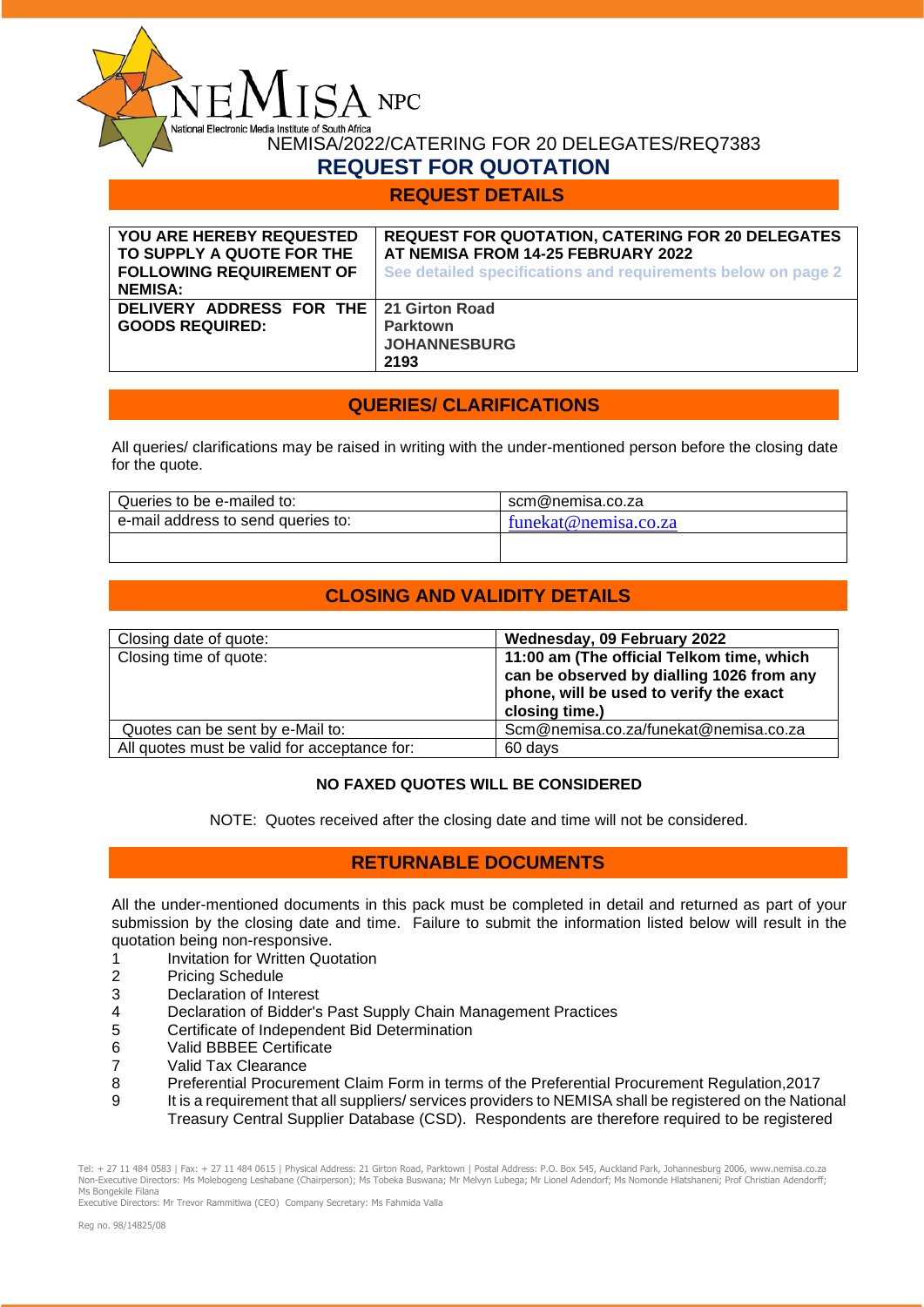

 as a supplier on the CSD when submitting a quote. For registration, the CSD website can be accessed on the following link: <http://ocpo.treasury.gov.za/Pages/default.aspx>

 Respondents must submit proof of their registration on the CSD, or if not yet registered, provide proof of their application to be registered, with their quote.

### **GENERAL INSTRUCTIONS**

This Request for Quote is subject to the General Conditions of Contract (GCC) that the provider accepts, when submitting a quote. The GCC is available from the Treasury website and can be accessed by clicking on the following link:

<http://www.treasury.gov.za/divisions/ocpo/sc/GeneralConditions/General%20Conditions%20of%20Contract.pdf>

# **EVALUATION PROCESS**

This quote will be evaluated based on responsiveness to the requirements listed here under, specification compliance price and B-BBEE.

- Quote delivered before the closing time
- All returnable documents submitted
- Valid BBBEE Certificate
- Valid Tax Clearance Certificate
- Any other requirement as listed under Special Requirements below

# **DETAILED SPECIFICATIONS/ REQUIREMENTS LIST**

Quotes will only be considered from suppliers who can quote for all the items required. Quotes for only one or a selected group of items will not be considered.

### **CATERING SPECIFICATIONS**

**NEMISA – Digital Literacy & Photography Training Programmes Re: Request for the Catering of the Courses Dates and Venues Required: February 2022 Daily weekdays only.**

| <b>Course</b>   | <b>Dates</b>                         | <b>Venue &amp; Address</b> |
|-----------------|--------------------------------------|----------------------------|
| <b>DG.LIT 1</b> | Wednesday, 14 February to Friday, 25 | NEMISA: 21 Girton Road,    |
| <b>DG.PHT</b>   | February 2022                        | Parktown                   |
|                 | Daily weekdays only.                 |                            |

Executive Directors: Mr Trevor Rammitlwa (CEO) Company Secretary: Ms Fahmida Valla

Tel: + 27 11 484 0583 | Fax: + 27 11 484 0615 | Physical Address: 21 Girton Road, Parktown | Postal Address: P.O. Box 545, Auckland Park, Johannesburg 2006, www.nemisa.co.za<br>Non-Executive Directors: Ms Molebogeng Leshabane Ms Bongekile Filana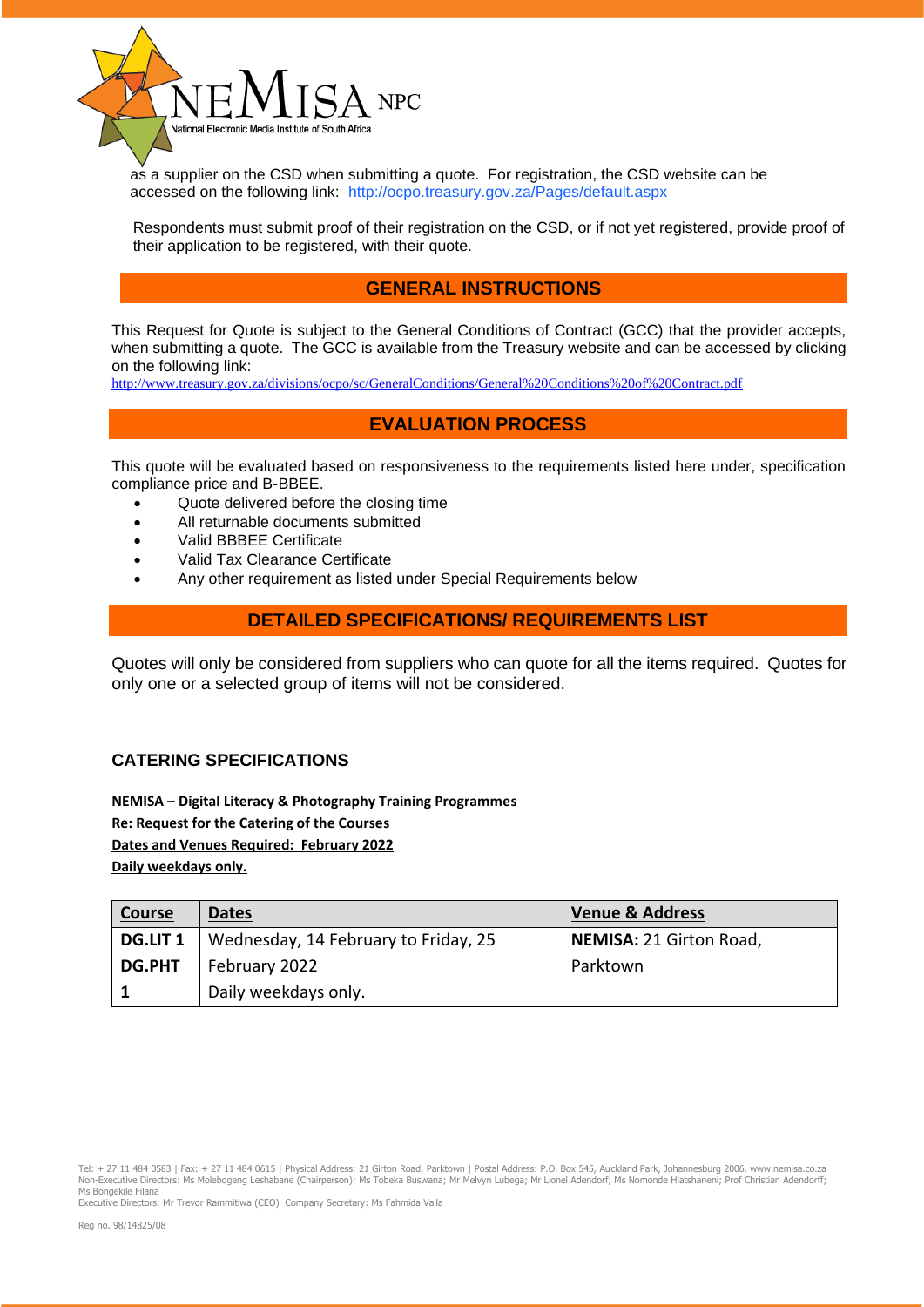

Kindly acquire a supplier for the purposes of catering for the Skills Programme that will be held on-campus. The Animation & Graphic Design Department will be conducting a Digital Photography Skills Programme for learners and require catering for the participants. The Training will be held at NEMISA, Parktown.

Please see specifications below.

Menus are planned for 5 days and may be repeated.

Menu can be repeated and varied over a period of 3.5 weeks per Course.

### **\* 20x Participants Daily**. **Breakfast (08.00 daily)**

### **Breakfast Menu:**

• 20x toasted Breakfast Sandwiches with brown & white bread

| Menu Day 1 & 4           | Menu Day 2 & 5                                       | <b>Menu Day 3</b>       |  |
|--------------------------|------------------------------------------------------|-------------------------|--|
| 40x Breakfast Sandwiches | 40x Breakfast Sandwiches<br>40x Breakfast Sandwiches |                         |  |
| (10x brown bread & 10x)  | (10x brown bread & 10x)                              | (10x brown bread & 10x) |  |
| white bread)             | white bread)                                         | white bread)            |  |
| 20x egg & cheese         | 20x egg mayo                                         | 20x tuna mayo           |  |
| 20x cheese & tomato,     | 20x fried egg                                        | 20x ham & cheese        |  |
|                          |                                                      |                         |  |

#### **Breakfast Beverages**

- Tea, Coffee, Fresh Milk, Creamer, Sugar
- 20x 500 ml still water

Executive Directors: Mr Trevor Rammitlwa (CEO) Company Secretary: Ms Fahmida Valla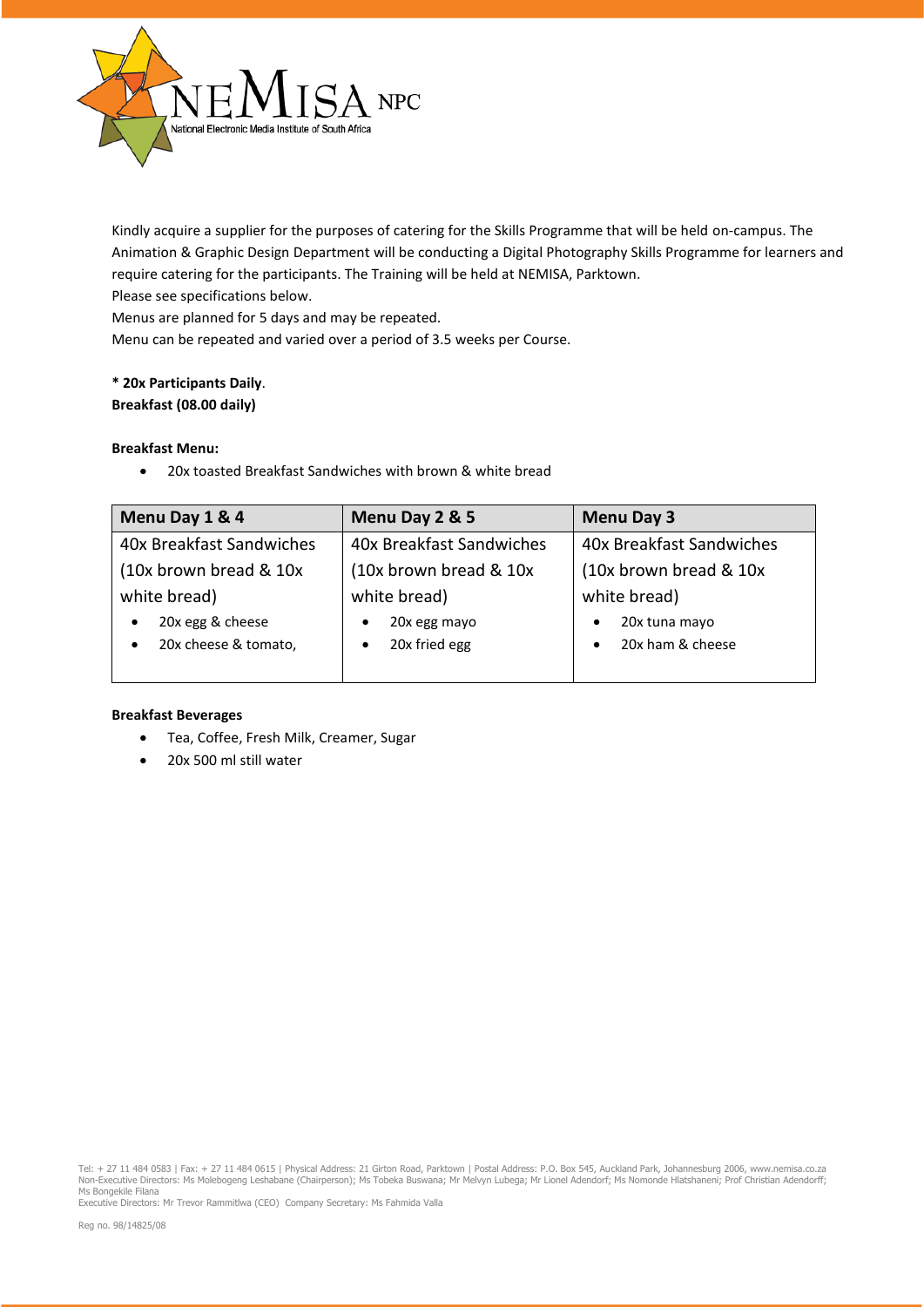

### **Lunch (12.00 daily)**

For 20x participants

|                                           | Menu Day 1                                       | Menu Day 2                                       |  |
|-------------------------------------------|--------------------------------------------------|--------------------------------------------------|--|
| $\circ$                                   | 1x starch                                        | 1x starch<br>$\circ$                             |  |
| $\circ$                                   | 2x veg                                           | 2x veg<br>$\circ$                                |  |
| $\circ$                                   | 1x salad                                         | 1x salad<br>$\circ$                              |  |
| $\circ$                                   | 1x type of meat protein                          | 1x type of meat protein<br>$\circ$               |  |
|                                           |                                                  |                                                  |  |
|                                           | E.g., Menu Options:                              | E.g., Menu Options:                              |  |
|                                           | rice, pumpkin, spinach, green salad, chicken     | lamb stew, rice, potato salad, bean salad, sweet |  |
|                                           | Condiments: salt, pepper, hot sauce, sweet       | corn                                             |  |
|                                           | chilli sauce                                     | Condiments: salt, pepper, hot sauce, sweet       |  |
|                                           |                                                  | chilli sauce                                     |  |
|                                           | <b>Menu Day 3</b>                                | Menu Day 4                                       |  |
| $\circ$                                   | 1x starch                                        | 1x starch<br>$\circ$                             |  |
| $\circ$                                   | 2x veg                                           | 2x veg<br>$\circ$                                |  |
| $\circ$                                   | 1x salad                                         | 1x salad<br>$\circ$                              |  |
| $\circ$                                   | 1x type of meat protein                          | 1x type of meat protein<br>$\circ$               |  |
|                                           |                                                  |                                                  |  |
|                                           | E.g., Menu Options:                              | E.g., Menu Options:                              |  |
|                                           | 10x chicken stir fry, beetroot salad, potato     | mac & cheese pasta, carrot, roasted veg, green   |  |
|                                           | salad, basmati rice                              | salad                                            |  |
|                                           | 10x beef stir fry, beetroot salad, potato salad, |                                                  |  |
|                                           | basmati rice                                     | Condiments: salt, pepper, hot sauce, sweet       |  |
| Condiments: salt, pepper, hot sauce, soya |                                                  | chilli sauce                                     |  |
| sauce                                     |                                                  |                                                  |  |
|                                           | <b>Menu Day 5</b>                                |                                                  |  |
|                                           | 5x Beef Burgers & Chips with lettuce, 1x         |                                                  |  |
|                                           | slice of tomato, 1x slice of cheese              |                                                  |  |
|                                           | 5x Chicken Burgers & Chips with lettuce, 1x      |                                                  |  |
|                                           | slice of tomato, 1x slice of cheese              |                                                  |  |
|                                           |                                                  |                                                  |  |
|                                           | Condiments: salt, pepper, mustard, tomato        |                                                  |  |
| sauce                                     |                                                  |                                                  |  |

Tel: + 27 11 484 0583 | Fax: + 27 11 484 0615 | Physical Address: 21 Girton Road, Parktown | Postal Address: P.O. Box 545, Auckland Park, Johannesburg 2006, www.nemisa.co.za

Non-Executive Directors: Ms Molebogeng Leshabane (Chairperson); Ms Tobeka Buswana; Mr Melvyn Lubega; Mr Lionel Adendorf; Ms Nomonde Hlatshaneni; Prof Christian Adendorff; Ms Bongekile<br>Filana Executive Directors: Mr William

Reg no. 98/14825/08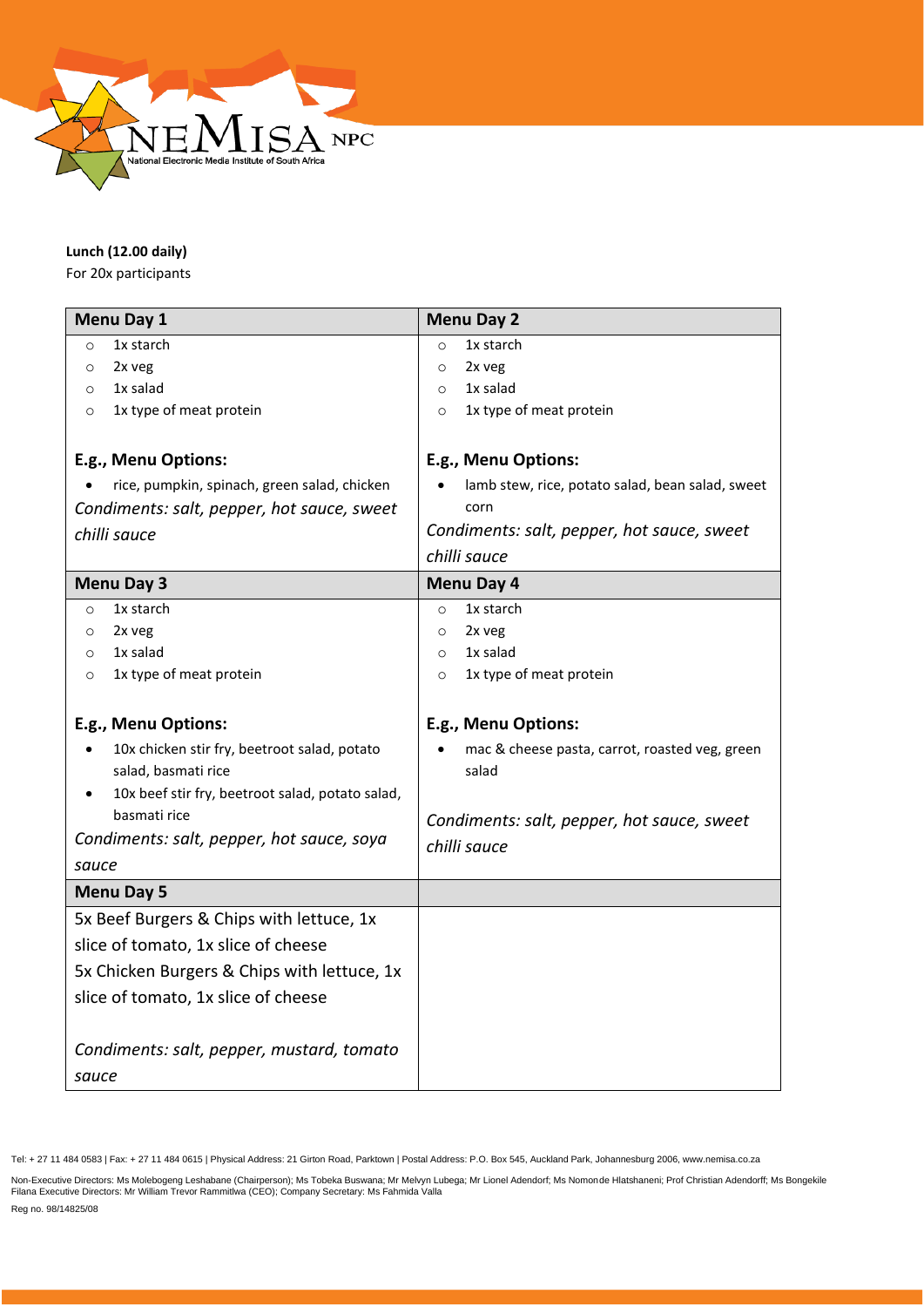### **Lunch Beverages**

o 10x 200ml cool drink cans or 10x 200ml juice boxes (please vary daily)

Please create a menu in your quotation.

**NB. Please provide menu from above and bring own catering utensils**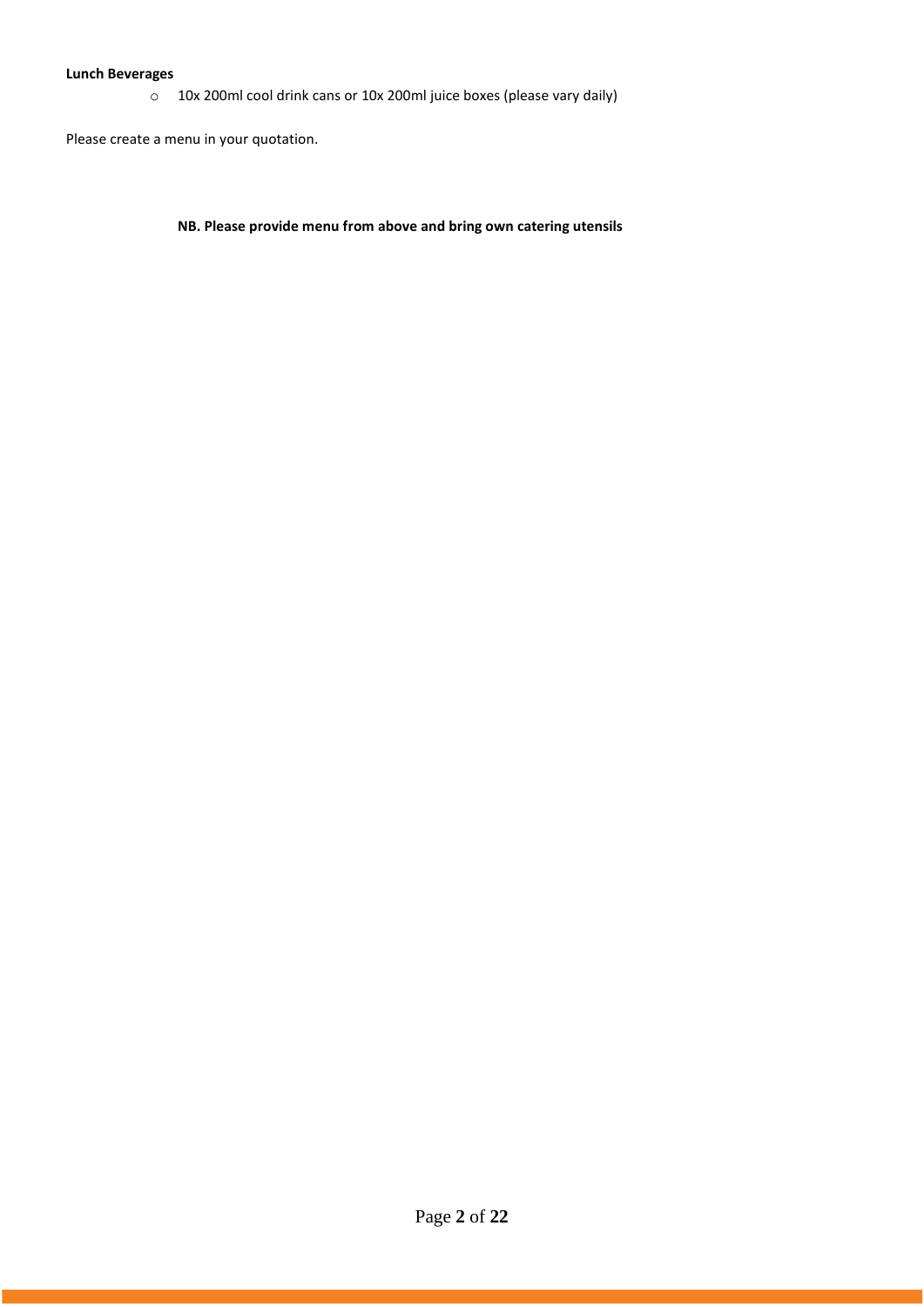# **INVOICING INSTRUCTIONS**

- All invoices shall comply with Section 20 of the VAT Act No 89 of 1991.
- All enquiries should be addressed to name on telephone number at e-mail address should you be the successful supplier.

### **INVITATION FOR WRITTEN QUOTATION THIS FORM SHOULD BE COMPLETED IN DETAIL**

| Supply and delivery face<br>masks | <b>COMPANY NAME:</b>                      |  |
|-----------------------------------|-------------------------------------------|--|
|                                   | <b>CONTACT PERSON:</b>                    |  |
|                                   | <b>ADDRESS:</b>                           |  |
|                                   | TEL NO:                                   |  |
|                                   | <b>FAX NO:</b>                            |  |
|                                   | <b>EMAIL ADDRESS:</b>                     |  |
|                                   | <b>VAT REGISTRATION</b><br><b>NUMBER:</b> |  |

| The General Conditions of Contract will quide this procurement and is<br>available on the National Treasury website at                                                                                                                                                                                                                                                                  |            |           |
|-----------------------------------------------------------------------------------------------------------------------------------------------------------------------------------------------------------------------------------------------------------------------------------------------------------------------------------------------------------------------------------------|------------|-----------|
| http://www.treasury.gov.za/divisions/ocpo/sc/GeneralConditions/General%20Conditions%2<br>0of%20Contract.pdf                                                                                                                                                                                                                                                                             | <b>YES</b> | <b>NO</b> |
| Noted?                                                                                                                                                                                                                                                                                                                                                                                  |            |           |
| As soon as it becomes known to the appointed provider that he/she will not be<br>able to deliver the goods within the delivery period and/or against the quoted<br>price and/ or as specified, NEMISA must be given immediate written notice to<br>this effect. NEMISA reserves the right to implement remedies as provided for<br>in the GCC which may include cancellation. Accepted? | <b>YES</b> | <b>NO</b> |

| IS THE PRICE FIRM (FIRM PRICES PREFERRED)?                         |   |
|--------------------------------------------------------------------|---|
| TOTAL PRICE INCLUDING VAT (BROUGHT FROM<br><b>PRICING SCHEDULE</b> | R |
| <b>REMARKS (IF ANY)</b>                                            |   |

| <b>NAME OF SIGNATORY:</b>                                                                 |  |
|-------------------------------------------------------------------------------------------|--|
| <b>SIGNATURE OF RESPONDENT:</b><br>(confirming all information to be<br>true and correct) |  |
| <b>NAME OF WITNESS:</b>                                                                   |  |
| <b>SIGNATURE OF WITNESS:</b>                                                              |  |
| DATE:                                                                                     |  |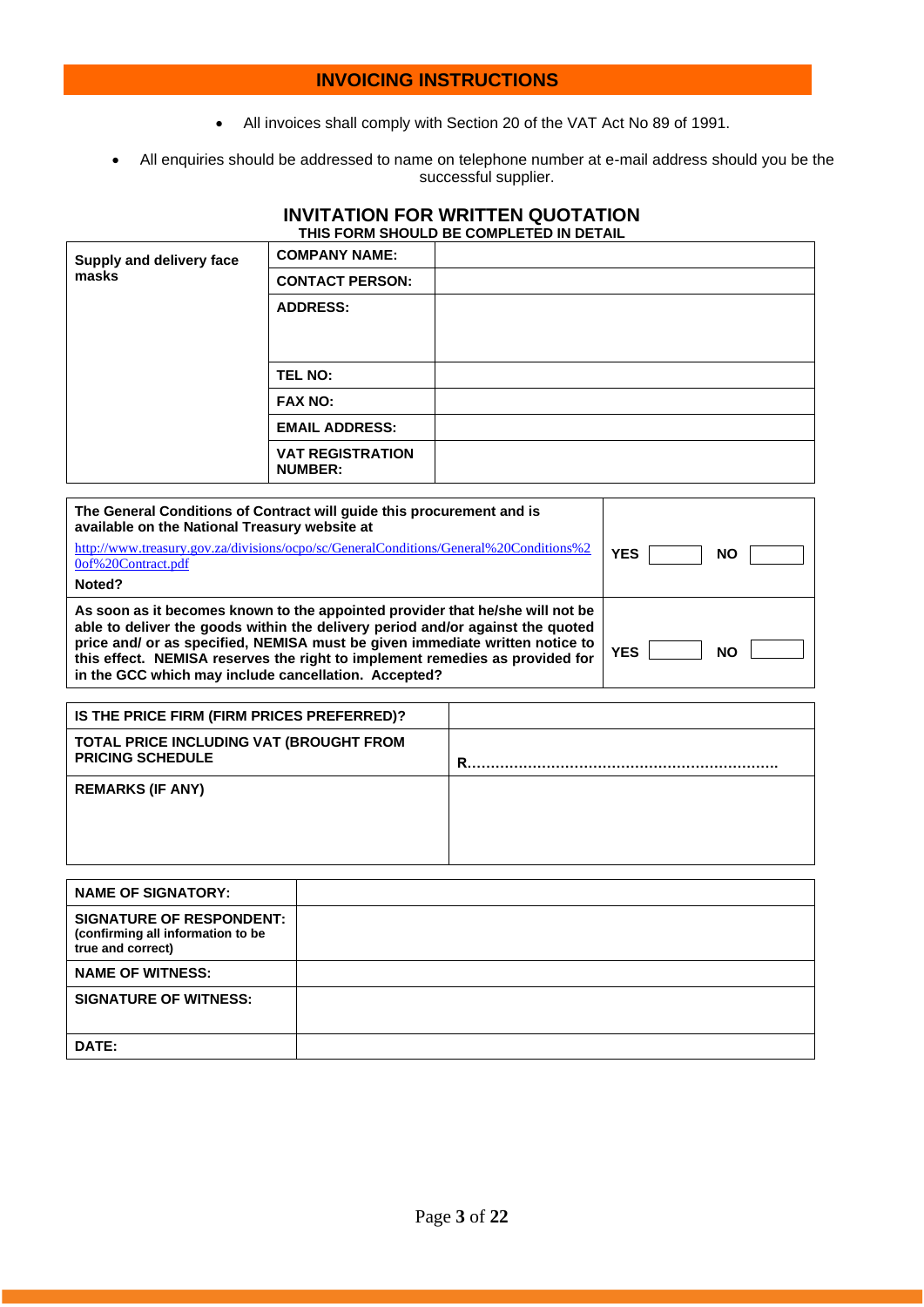# **PRICING SCHEDULE – FIRM PRICES**

### **NAME OF RESPONDENT:**

### **NOTE:**

### 1: **ONLY FIRM PRICES WILL BE ACCEPTED. NON-FIRM PRICES (INCLUDING PRICES SUBJECTTO RATES OF EXCHANGE VARIATIONS) WILL NOT BE CONSIDERED**

| Item<br>No.                      | <b>Description</b>     | Quantity | <b>Unit Price</b><br>Rand<br>(Excl. VAT) | <b>Total Price</b><br>Rand<br>(Excl. VAT) |  |
|----------------------------------|------------------------|----------|------------------------------------------|-------------------------------------------|--|
| $\overline{1}$ .                 | <b>Catering for 20</b> |          |                                          |                                           |  |
|                                  | delegates              |          |                                          |                                           |  |
|                                  |                        |          |                                          |                                           |  |
|                                  |                        |          |                                          |                                           |  |
| <b>SUB-TOTAL</b>                 |                        |          |                                          |                                           |  |
| <b>VAT</b>                       |                        |          |                                          |                                           |  |
| <b>TOTAL COST (VAT INCLUDED)</b> |                        |          |                                          |                                           |  |

**NOTE: The quantities indicated above are not fixed. NEMISA reserves the right to change the quantity per item listed above in its sole discretion during the validity period. NEMISA reserves the right not to make an award, or to award all the items to one supplier/ service provider or to make awards to different suppliers/ service providers for the same or different items.**

| TO BE COMPLETED BY THE PROVIDER                                                                           |                                                                  |           |  |  |
|-----------------------------------------------------------------------------------------------------------|------------------------------------------------------------------|-----------|--|--|
|                                                                                                           | <b>TICK WHICHEVER IS APPLICABLE</b><br><b>FOR YES/NO ANSWERS</b> |           |  |  |
| Does the offer comply with the specification(s)?                                                          | <b>YES</b>                                                       | <b>NO</b> |  |  |
| IF NOT TO SPECIFICATION, STATE DEVIATION IN HERE OR SUPPLY<br><b>ADDITIONAL PAGE DETAILING DEVIATION:</b> |                                                                  |           |  |  |
| Indicate period required for delivery after initial order                                                 |                                                                  |           |  |  |
| Is the delivery period firm?                                                                              | <b>YES</b>                                                       | <b>NO</b> |  |  |
| Delivery basis (Ex stock, Ex-factory, etc)                                                                |                                                                  |           |  |  |

**Note: All delivery costs must be included in the bid price for delivery at the prescribed destination.**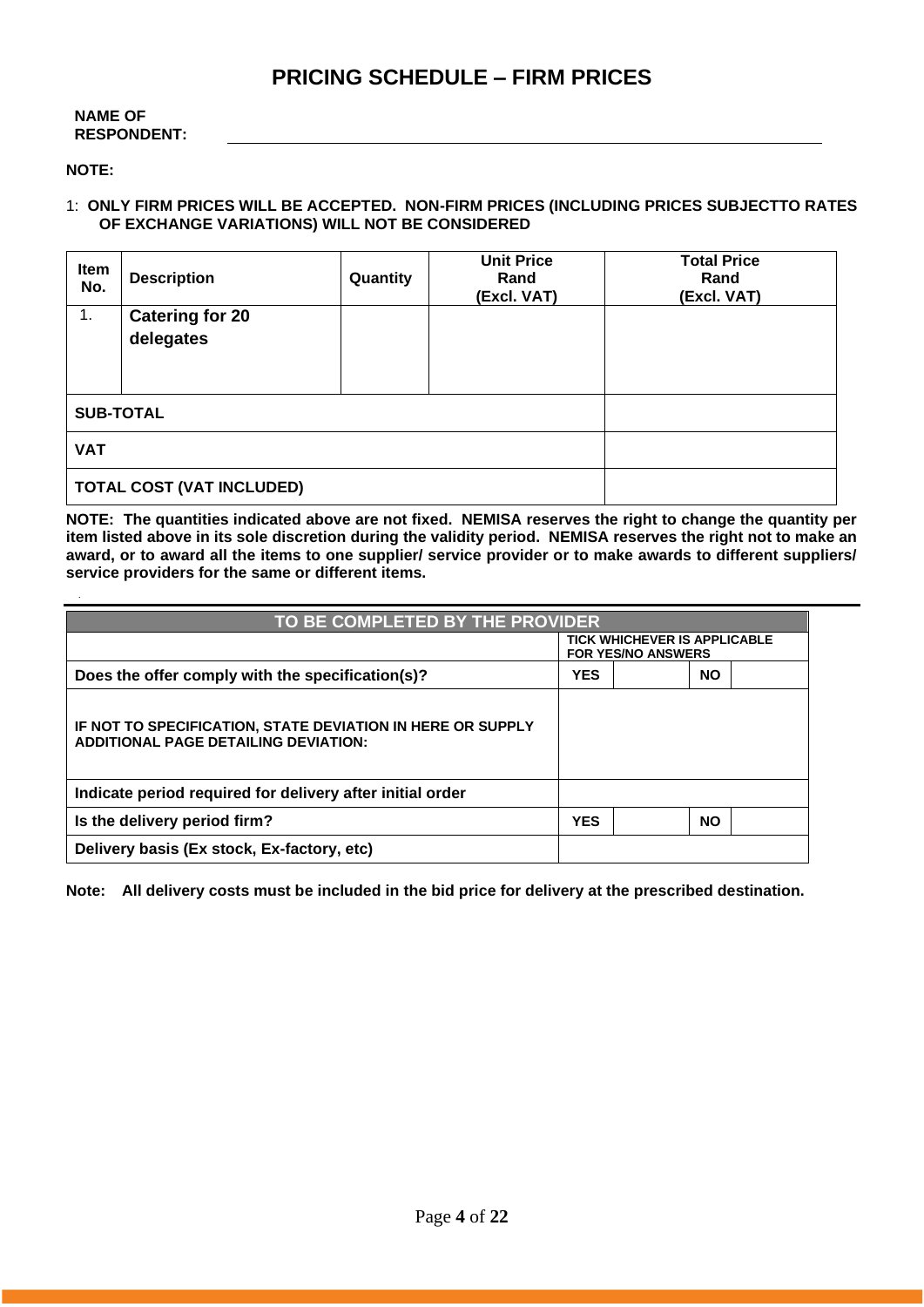# **DECLARATION OF INTEREST**

- 1. Any legal person, including persons employed by the State<sup>1</sup>, or persons having a kinship with persons employed by the State, including a blood relationship, may make an offer or offers in terms of this invitation to bid (includes a price bid, advertised competitive bid, limited bid or proposal). In view of possible allegations of favouritism, should the resulting bid, or part thereof, be awarded to persons employed by the State, or to persons connected with or related to them, it is required that the bidder or his/her authorised representative declare his/her position in relation to the evaluating/ adjudicating authority where –
- 1.1. The bidder is employed by the State; and/or
- 1.2. The bidder is a Management Board member of NEMISA and/or
- 1.3. The legal person on whose behalf the bidding document is signed, has a relationship with persons/a person who are/is involved in the evaluation and or adjudication of the bid(s), or where it is known that such a relationship exists between the person or persons for or on whose behalf the declarant acts and persons who are involved with the evaluation and or adjudication of the bid.
- 2. In order to give effect to the above, the following questionnaire must be completed and submitted with the bid.

| 2.1.   | Full Name of bidder or his or her<br>representative:                                                                                                                                                                                                                    |          |
|--------|-------------------------------------------------------------------------------------------------------------------------------------------------------------------------------------------------------------------------------------------------------------------------|----------|
| 2.2.   | Identity Number:                                                                                                                                                                                                                                                        |          |
| 2.3.   | Position occupied in the Company<br>(director, trustee, shareholder, etc <sup>2</sup> ):                                                                                                                                                                                |          |
| 2.4.   | <b>Company Registration Number:</b>                                                                                                                                                                                                                                     |          |
| 2.5.   | Tax Reference Number:                                                                                                                                                                                                                                                   |          |
| 2.6.   | VAT Registration Number:                                                                                                                                                                                                                                                |          |
| 2.6.1. | The names of all directors/ trustees/ shareholders/ members, their individual identity numbers, tax reference<br>numbers and, if applicable, employee/ Persal numbers must be indicated in paragraph 3 below                                                            |          |
| 2.7.   | Are you or any person connected with the bidder presently employed by the State?                                                                                                                                                                                        | YES / NO |
| 2.7.1. | If so, furnish the following particulars                                                                                                                                                                                                                                |          |
|        | Name of person/ director/ trustee/<br>$\Box$<br>shareholder/ member:<br>Name of State institution at which<br>$\Box$<br>you or the person connected to the<br>bidder is employed:<br>Position occupied in the State<br>$\Box$<br>institution:<br>Any other particulars: |          |
|        |                                                                                                                                                                                                                                                                         |          |

1 "State" means

(b) Any municipality or municipal entity;

(d) National Assembly or the National Council of Provinces;

<sup>(</sup>a) Any national or provincial department, national or provincial public entity or constitutional institution within the meaning of the Public Finance Management Act, 1999 (Act No 1 of 1999);

<sup>(</sup>c) Provincial legislature;

<sup>(</sup>e) Parliament.

<sup>&</sup>lt;sup>2</sup> "Shareholder" means a person who owns shares in the company and is actively involved in the management of the enterprise or business and exercises control over the enterprise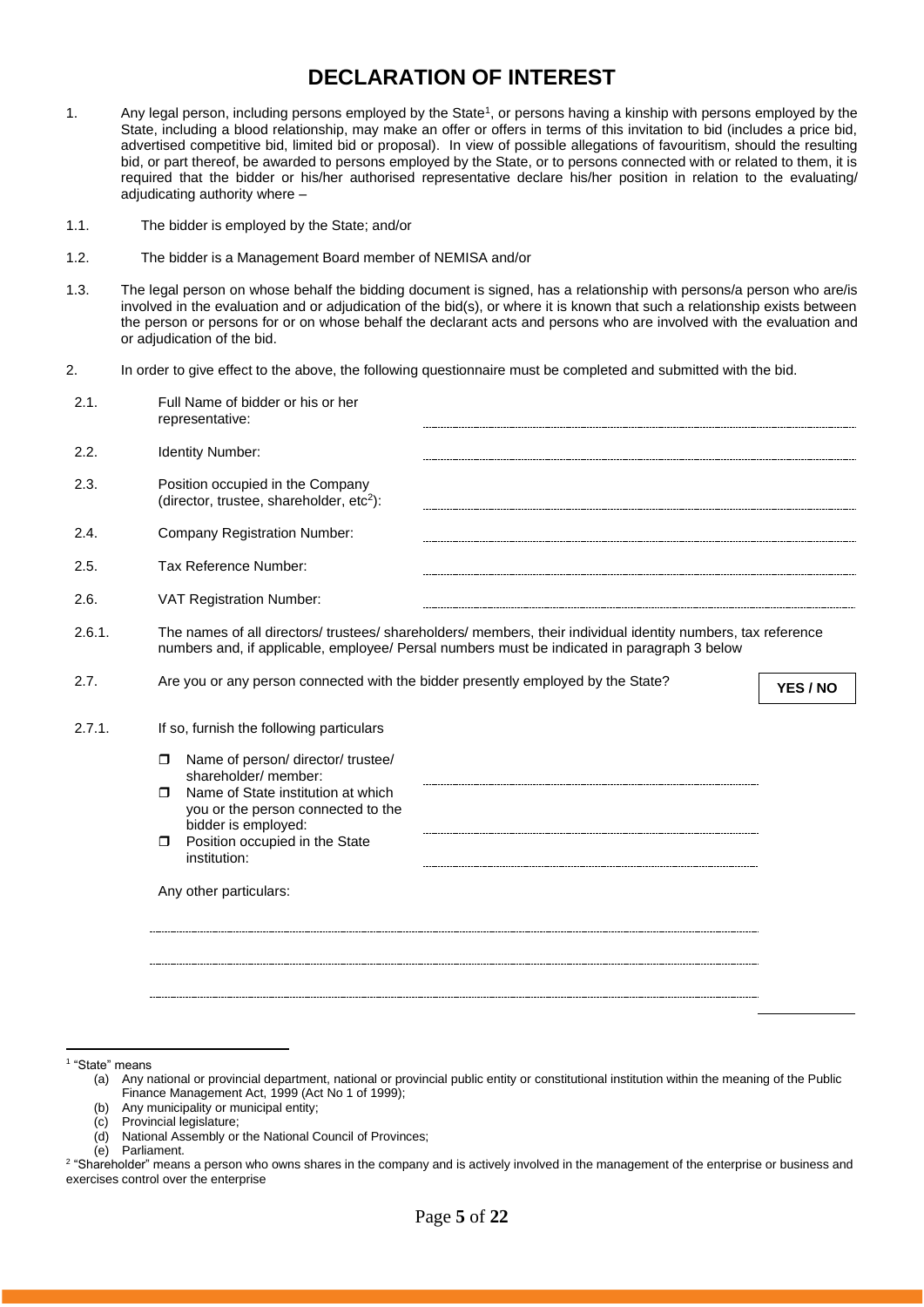| 2.7.2.      | If you are presently employed by the state, did you obtain the appropriate authority to undertake<br>remunerative work outside employment in the public sector?                                                                            | YES / NO |
|-------------|--------------------------------------------------------------------------------------------------------------------------------------------------------------------------------------------------------------------------------------------|----------|
| $2.7.2.1$ . | If yes, did you attach proof of such authority to the bid document?                                                                                                                                                                        | YES / NO |
|             | (Note: Failure to submit proof of such authority, where applicable, may result in the<br>disqualification of the bid.)                                                                                                                     |          |
| 2.7.3.      | If no, furnish reasons for non-submission of such proof:                                                                                                                                                                                   |          |
|             |                                                                                                                                                                                                                                            |          |
|             |                                                                                                                                                                                                                                            |          |
| 2.8.        | Did you or your spouse, or any of the company's directors/shareholders/members or their<br>spouses conduct business with the State in the previous twelve (12) months?                                                                     | YES / NO |
| 2.8.1.      | If so, furnish the following particulars.                                                                                                                                                                                                  |          |
|             |                                                                                                                                                                                                                                            |          |
|             |                                                                                                                                                                                                                                            |          |
| 2.9.        | Do you, or any person connected with the bidder, have any relationship (family, friend, other)<br>with a person employed by the State and who may be involved with the evaluation and or<br>adjudication of this bid?                      | YES / NO |
| 2.9.1.      | If so, furnish the following particulars.                                                                                                                                                                                                  |          |
|             |                                                                                                                                                                                                                                            |          |
|             |                                                                                                                                                                                                                                            |          |
| 2.10.       | Are you, or any person connected with the bidder, aware of any relationship (family, friend,<br>other) between the bidder and any person employed by the State who may be involved with the<br>evaluation and or adjudication of this bid? | YES / NO |
| 2.10.1.     | If so, furnish the following particulars.                                                                                                                                                                                                  |          |
|             |                                                                                                                                                                                                                                            |          |
|             |                                                                                                                                                                                                                                            |          |
| 2.11.       | Do you or any of the directors/shareholders/members of the company have any interest in any                                                                                                                                                |          |
|             | other related companies whether or not they are bidding for this contract?                                                                                                                                                                 | YES / NO |
| 2.11.1.     | If so, furnish the following particulars.                                                                                                                                                                                                  |          |
|             |                                                                                                                                                                                                                                            |          |
|             |                                                                                                                                                                                                                                            |          |
|             | Full details of directors/ trustees/ members/ shareholders.                                                                                                                                                                                |          |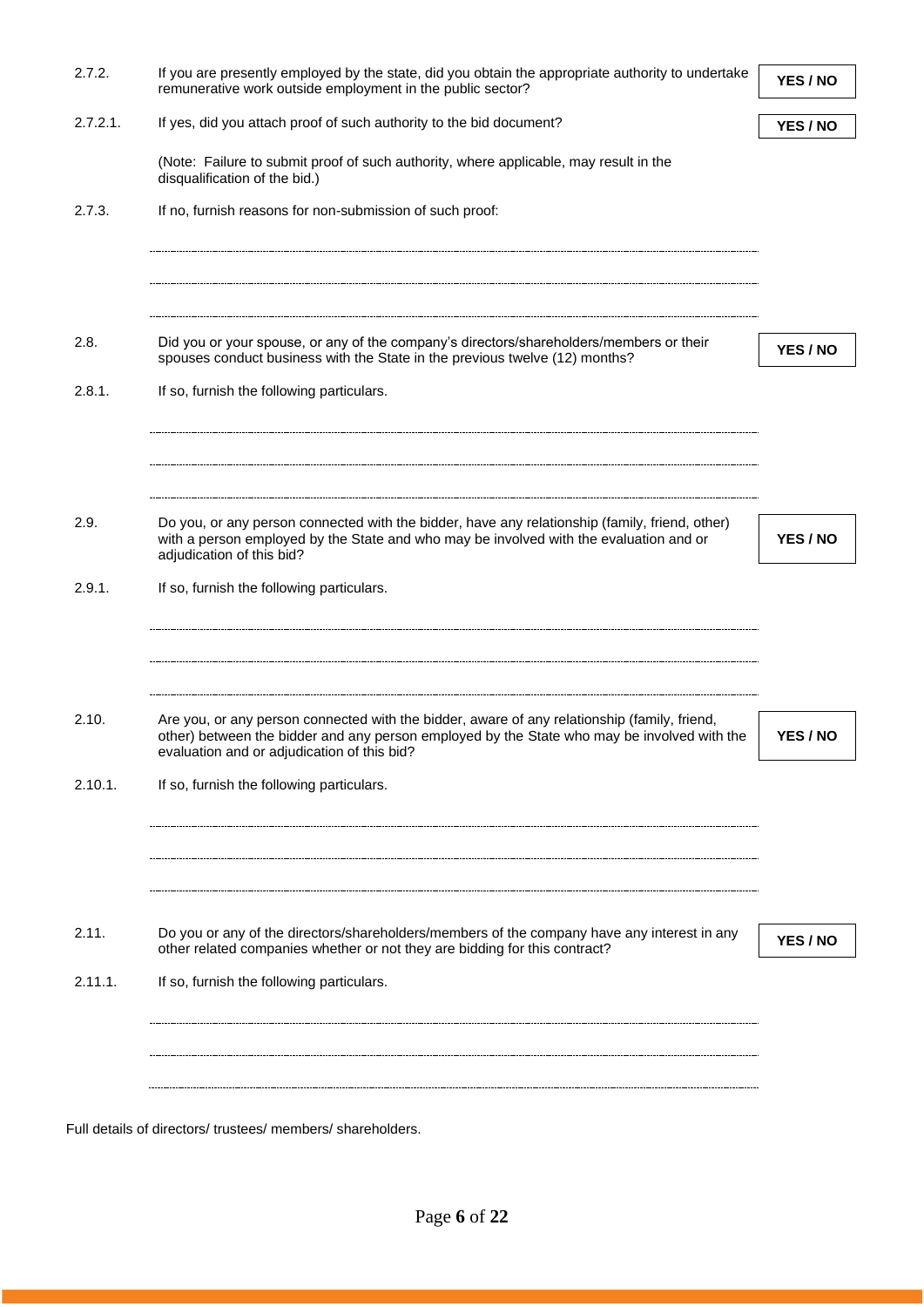| Full Name | <b>Identity Number</b> | Personal Tax<br>Reference No | State Employee<br>Number/ Persal<br>Number |
|-----------|------------------------|------------------------------|--------------------------------------------|
|           |                        |                              |                                            |
|           |                        |                              |                                            |
|           |                        |                              |                                            |
|           |                        |                              |                                            |
|           |                        |                              |                                            |
|           |                        |                              |                                            |
|           |                        |                              |                                            |
|           |                        |                              |                                            |
|           |                        |                              |                                            |
|           |                        |                              |                                            |

### **DECLARATION**

I, THE UNDERSIGNED (NAME)

CERTIFY THAT THE INFORMATION FURNISHED IN PARAGRAPHS 2 AND 3 ABOVE IS CORRECT. I ACCEPT THAT THE STATE MAY REJECT THE BID OR ACT AGAINST ME IN TERMS OF PARAGRAPH 23 OF THE GENERAL CONDITIONS OF CONTRACT SHOULD THIS DECLARATION PROVE TO BE FALSE.

Signature Date

**Position** Name of bidder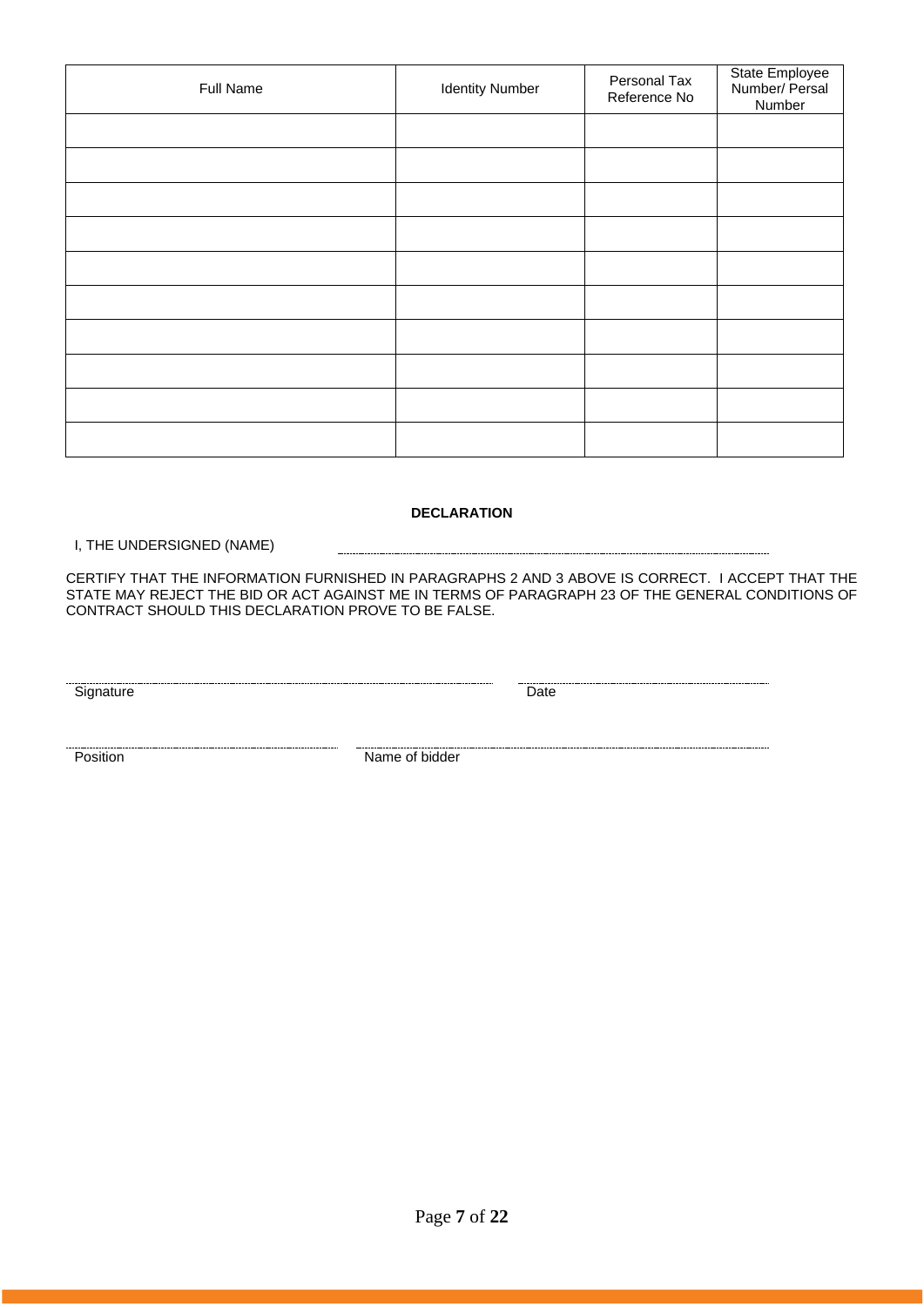# **DECLARATION OF BIDDER'S PAST SUPPLY CHAIN MANAGEMENT PRACTICES**

- 1 This declaration will be used by institutions to ensure that when goods and services are being procured, all reasonable steps are taken to combat the abuse of the supply chain management system.
- 2 The bid of any bidder may be disregarded if that bidder, or any of its directors have:
	- a. abused the NEMISA's supply chain management system;
	- b. committed fraud or any other improper conduct in relation to such system; or

c. failed to perform on any previous contract.

3 In order to give effect to the above, the following questionnaire must be completed and submitted with the bid.

| <b>Item</b> | Question                                                                                                                                                                                                                                                        | <b>Yes</b> | <b>No</b> |
|-------------|-----------------------------------------------------------------------------------------------------------------------------------------------------------------------------------------------------------------------------------------------------------------|------------|-----------|
| 3.1         | Is the bidder or any of its directors listed on the National Treasury's database as<br>companies or persons prohibited from doing business with the public sector?                                                                                              | Yes        | <b>No</b> |
|             | (Companies or persons who are listed on this database were informed in writing<br>of this restriction by the National Treasury after the audi alteram partem rule was                                                                                           | п          | п         |
|             | applied).                                                                                                                                                                                                                                                       |            |           |
| 3.1.1       | If so, furnish particulars:                                                                                                                                                                                                                                     |            |           |
| 3.2         | Is the bidder or any of its directors listed on the Register for Tender Defaulters in terms                                                                                                                                                                     | Yes        | No        |
|             | of section 29 of the Prevention and Combating of Corrupt Activities Act (No 12 of<br>2004)?                                                                                                                                                                     | П          | п         |
|             | enter the<br>National<br>Treasury's website,<br>To<br>the<br>Register<br>access<br>www.treasury.gov.za click on the icon "Register for Tender Defaulters" or<br>submit your written request for a hard copy of the Register to facsimile number<br>012-3265445. |            |           |
| 3.2.1       | If so, furnish particulars:                                                                                                                                                                                                                                     |            |           |
| 3.3         | Was the bidder or any of its directors convicted by a court of law (including a court                                                                                                                                                                           | Yes        | Nο        |
|             | outside of the Republic of South Africa) for fraud or corruption during the past five<br>years?                                                                                                                                                                 | П          | п         |
| 3.3.1       | If so, furnish particulars:                                                                                                                                                                                                                                     |            |           |
| 3.4         | Was any contract between the bidder and any organ of state terminated during the                                                                                                                                                                                | Yes        | Nο        |
|             | past five years on account of failure to perform on or comply with the contract?                                                                                                                                                                                | П          | п         |
| 3.4.1       | If so, furnish particulars:                                                                                                                                                                                                                                     |            |           |

#### **CERTIFICATION**

I, THE UNDERSIGNED (FULL NAME) …………………………………………………………………………………………. CERTIFY THAT THE INFORMATION FURNISHED ON THIS DECLARATION FORM IS TRUE AND CORRECT.

I ACCEPT THAT, IN ADDITION TO CANCELLATION OF A CONTRACT, ACTION MAY BE TAKEN AGAINST ME SHOULD THIS DECLARATION PROVE TO BE FALSE.

Signature Date

Position Name of Bidder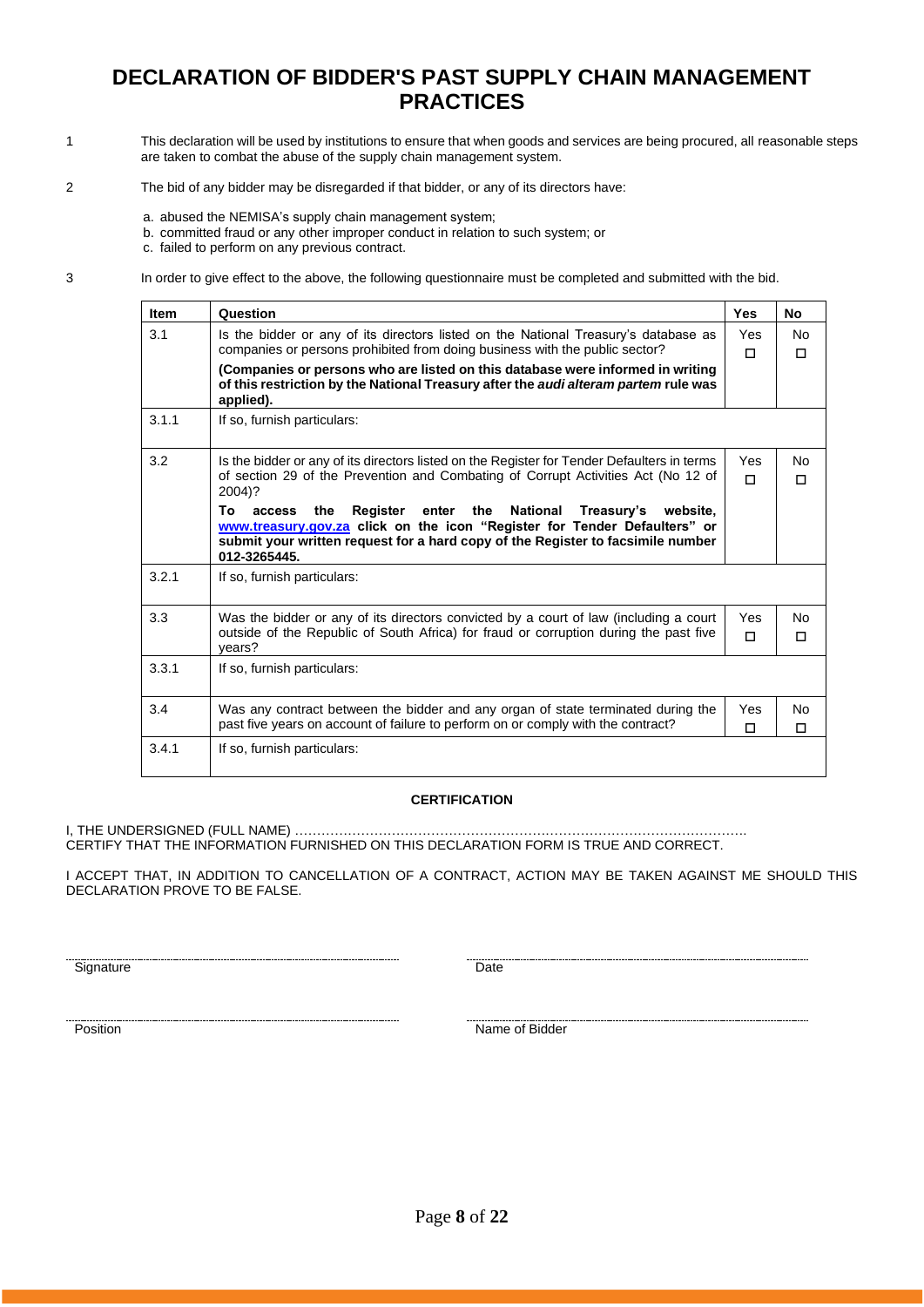# **CERTIFICATE OF INDEPENDENT BID DETERMINATION**

I, the undersigned, in submitting the accompanying bid:

### **NEMISA/2022/ CATERING FOR 20 DELEGATES/REQ 7383**

(Quotation Number and Description)

in response to the invitation for the bid made by:

|                            | <b>NEMISA</b>                                                                                                                                                                                                                                                                                                                                                                                        |
|----------------------------|------------------------------------------------------------------------------------------------------------------------------------------------------------------------------------------------------------------------------------------------------------------------------------------------------------------------------------------------------------------------------------------------------|
|                            | (Name of Institution)                                                                                                                                                                                                                                                                                                                                                                                |
|                            | do hereby make the following statements that I certify to be true and complete in every respect:                                                                                                                                                                                                                                                                                                     |
| I certify, on behalf of: _ | that:                                                                                                                                                                                                                                                                                                                                                                                                |
|                            | (Name of Respondent)                                                                                                                                                                                                                                                                                                                                                                                 |
| 1.                         | I have read and I understand the contents of this Certificate;                                                                                                                                                                                                                                                                                                                                       |
| 2.                         | I understand that the accompanying bid will be disqualified if this Certificate is found not to be true and<br>complete in every respect;                                                                                                                                                                                                                                                            |
| 3.                         | I am authorized by the bidder to sign this Certificate, and to submit the accompanying bid, on behalf of<br>the bidder;                                                                                                                                                                                                                                                                              |
| 4.                         | Each person whose signature appears on the accompanying bid has been authorized by the bidder to<br>determine the terms of, and to sign the bid, on behalf of the bidder;                                                                                                                                                                                                                            |
| 5.                         | For the purposes of this Certificate and the accompanying bid, I understand that the word "competitor"<br>shall include any individual or organization, other than the bidder, whether or not affiliated with the<br>bidder, who:                                                                                                                                                                    |
|                            | has been requested to submit a bid in response to this bid invitation;<br>□<br>could potentially submit a bid in response to this bid invitation, based on their qualifications, abilities<br>□<br>or experience; and<br>provides the same goods and services as the bidder and/or is in the same line of business as the<br>□<br>bidder                                                             |
| 6.                         | The bidder has arrived at the accompanying bid independently from, and without consultation,<br>communication, agreement or arrangement with any competitor. However communication between<br>partners in a joint venture or consortium <sup>3</sup> will not be construed as collusive bidding.                                                                                                     |
| 7.                         | In particular, without limiting the generality of paragraphs 6 above, there has been no consultation,<br>communication, agreement or arrangement with any competitor regarding:                                                                                                                                                                                                                      |
|                            | prices;<br>◻<br>geographical area where product or service will be rendered (market allocation)<br>□<br>methods, factors or formulas used to calculate prices;<br>□<br>the intention or decision to submit or not to submit, a bid;<br>□<br>the submission of a bid which does not meet the specifications and conditions of the bid; or<br>□<br>bidding with the intention not to win the bid.<br>◻ |
| 8.                         | In addition, there have been no consultations, communications, agreements or arrangements with any<br>competitor regarding the quality, quantity, specifications and conditions or delivery particulars of the<br>products or services to which this bid invitation relates.                                                                                                                         |

<sup>&</sup>lt;sup>3</sup> Joint venture or Consortium means an association of persons for the purpose of combining their expertise, property, capital, efforts, skill and knowledge in an activity for the execution of a contract.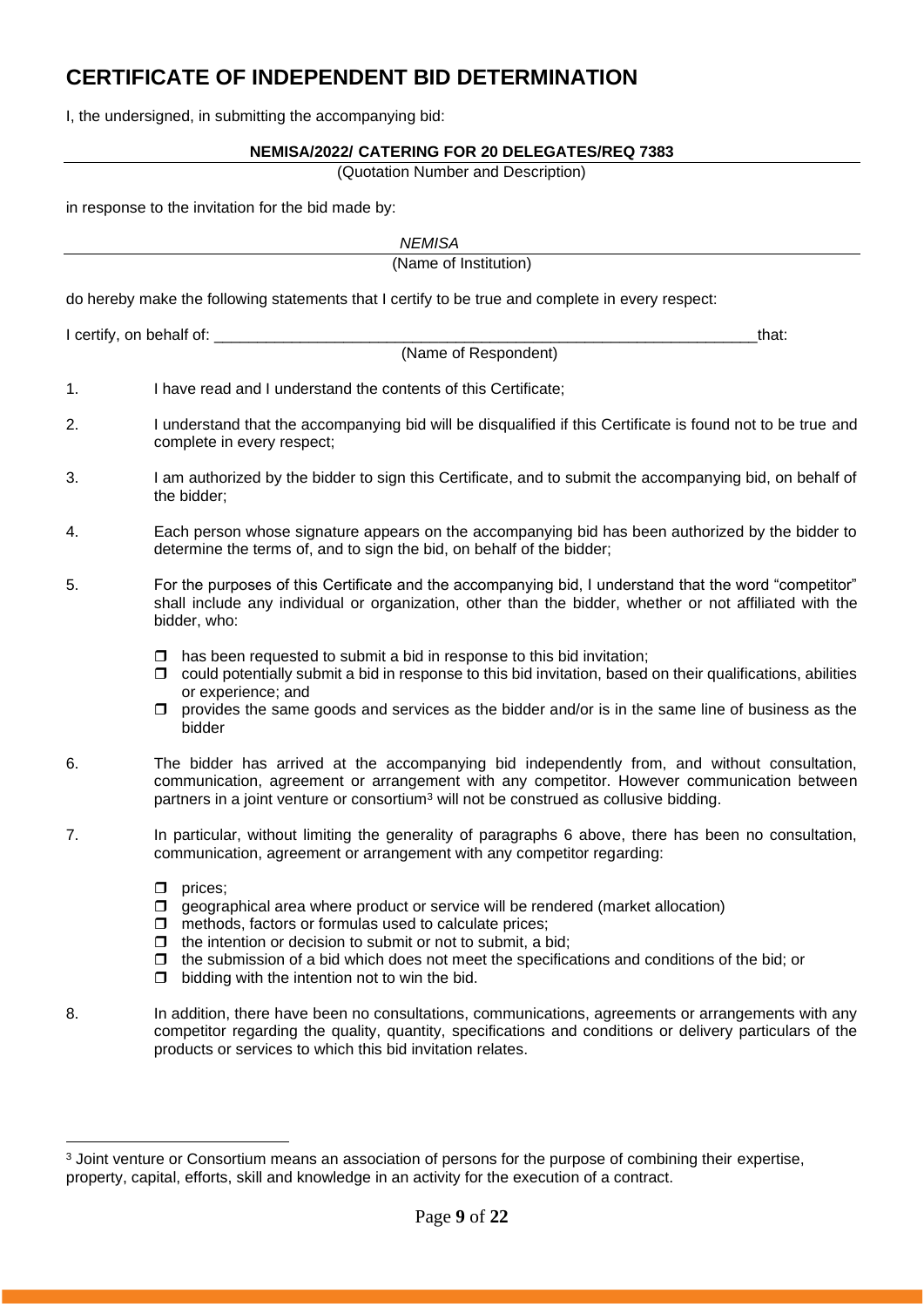- 9. The terms of the accompanying bid have not been, and will not be, disclosed by the bidder, directly or indirectly, to any competitor, prior to the date and time of the official bid opening or of the awarding of the contract.
- 10. I am aware that, in addition and without prejudice to any other remedy provided to combat any restrictive practices related to bids and contracts, bids that are suspicious will be reported to the Competition Commission for investigation and possible imposition of administrative penalties in terms of section 59 of the Competition Act No 89 of 1998 and or may be reported to the National Prosecuting Authority (NPA) for criminal investigation and or may be restricted from conducting business with the public sector for a period not exceeding ten (10) years in terms of the Prevention and Combating of Corrupt Activities Act No 12 of 2004 or any other applicable legislation.

|           | . |
|-----------|---|
| Signature |   |

………………………………………………… ………………………………………………….……

…………………………………………………. …………………………………………….………… Position **Name of Respondent**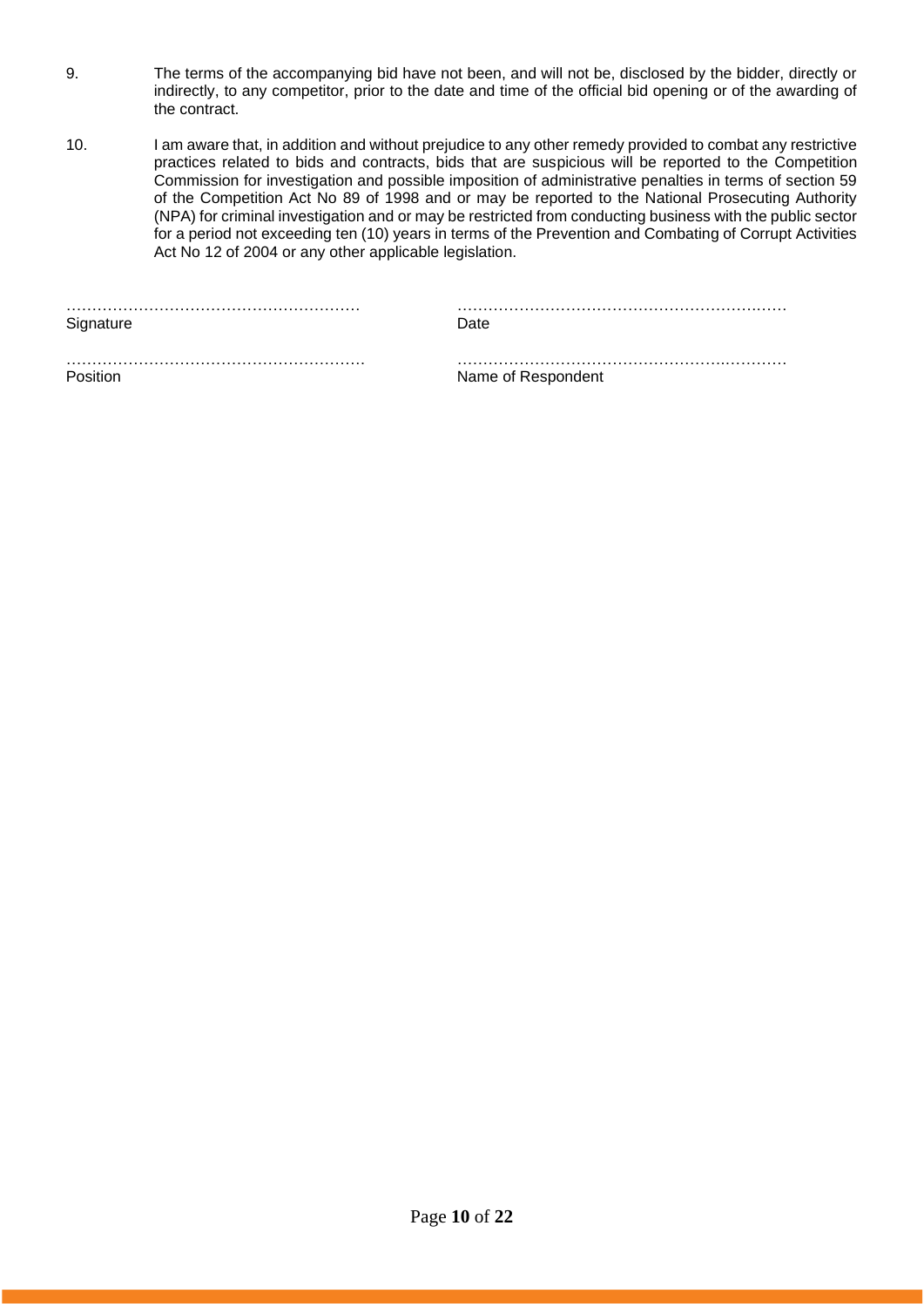# **PREFERENCE POINTS CLAIM FORM IN TERMS OF THE PREFERENTIAL PROCUREMENT REGULATIONS 2017**

# **NB: BEFORE COMPLETING THIS FORM, BIDDERS MUST STUDY THE GENERAL CONDITIONS, DEFINITIONS AND DIRECTIVES APPLICABLE IN RESPECT OF B-BBEE, AS PRESCRIBED IN THE PREFERENTIAL PROCUREMENT REGULATIONS, 2017.**

# **1. GENERAL CONDITIONS**

- 1.1 The following preference point systems are applicable to all bids:
	- the 80/20 system for requirements with a Rand value of up to R50 000 000 (all applicable taxes included); and
	- the 90/10 system for requirements with a Rand value above R50 000 000 (all applicable taxes included).
- 1.2 The value of this bid is estimated to not exceed R50 000 000 (all applicable taxes included) and therefore the 80/20 preference point system shall be applicable;
- 1.3 Points for this bid shall be awarded for:
	- (a) Price; and
	- (b) B-BBEE Status Level of Contributor.
- 1.4 The maximum points for this bid are allocated as follows:

|                                                   | <b>POINTS</b> |
|---------------------------------------------------|---------------|
| <b>PRICE</b>                                      | 80            |
| <b>B-BBEE Status Level of Contributor</b>         | 20            |
| Total points for Price and B-BBEE must not exceed | 100           |

- 1.5 Failure on the part of a bidder to submit proof of B-BBEE Status level of contributor together with the bid, will be interpreted to mean that preference points for B-BBEE status level of contribution are not claimed.
- 1.6 The purchaser reserves the right to require of a bidder, either before a bid is adjudicated or at any time subsequently, to substantiate any claim in regard to preferences, in any manner required by the purchaser.

# **2. DEFINITIONS**

- (a) **"B-BBEE"** means broad-based black economic empowerment as defined in section 1 of the Broad-Based Black Economic Empowerment Act;
- (b) "**B-BBEE status level of contributor"** means the B-BBEE status of an entity in terms of a code of good practice on black economic empowerment, issued in terms of section 9(1) of the Broad-Based Black Economic Empowerment Act;
- (c) **"bid"** means a written offer in a prescribed or stipulated form in response to an invitation by an organ of state for the provision of goods or services, through price quotations, advertised competitive bidding processes or proposals;
- (d) **"Broad-Based Black Economic Empowerment Act"** means the Broad-Based Black Economic Empowerment Act, 2003 (Act No. 53 of 2003);
- (e) **"EME"** means an Exempted Micro Enterprise in terms of a code of good practice on black economic empowerment issued in terms of section 9 (1) of the Broad-Based Black Economic Empowerment Act;
- (f) **"functionality"** means the ability of a tenderer to provide goods or services in accordance with specifications as set out in the tender documents.
- (g) **"prices"** includes all applicable taxes less all unconditional discounts;
- (h) **"proof of B-BBEE status level of contributor"** means:
	- 1) B-BBEE Status level certificate issued by an authorized body or person;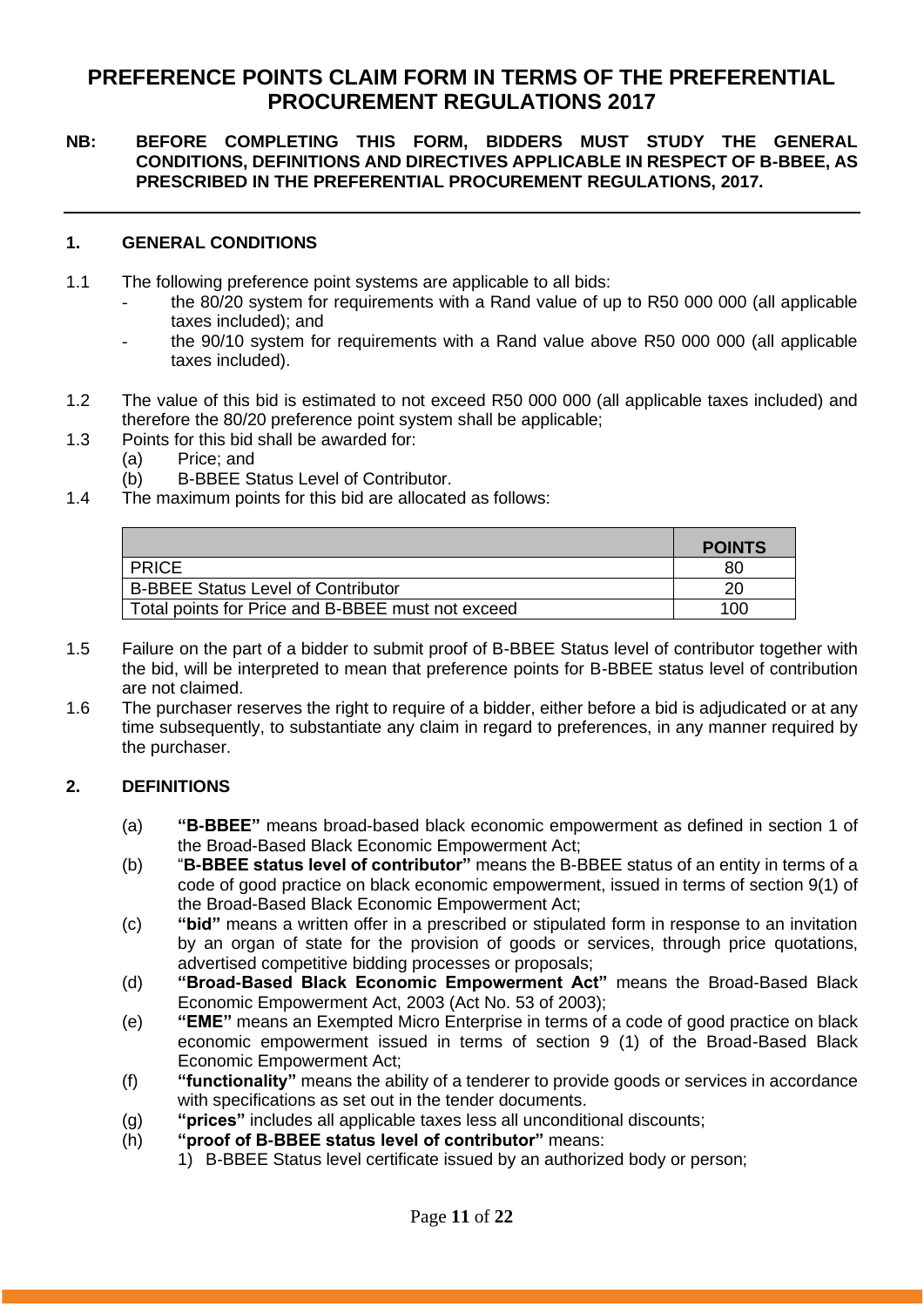- 2) A sworn affidavit as prescribed by the B-BBEE Codes of Good Practice;
- 3) Any other requirement prescribed in terms of the B-BBEE Act;
- (i) **"QSE"** means a qualifying small business enterprise in terms of a code of good practice on black economic empowerment issued in terms of section 9 (1) of the Broad-Based Black Economic Empowerment Act;
- *(j)* **"rand value"** means the total estimated value of a contract in Rand, calculated at the time of bid invitation, and includes all applicable taxes;

# **3. POINTS AWARDED FOR PRICE**

# **3.1 THE 80/20 OR 90/10 PREFERENCE POINT SYSTEMS**

A maximum of 80 or 90 points is allocated for price on the following basis:

$$
\begin{array}{c}\n80/20\n\end{array}
$$

$$
Ps = 80 \left( 1 - \frac{Pt - P \min}{P \min} \right)
$$

Where

Ps = Points scored for price of bid under consideration

Pt = Price of bid under consideration

Pmin = Price of lowest acceptable bid

# **4. POINTS AWARDED FOR B-BBEE STATUS LEVEL OF CONTRIBUTOR**

4.1 In terms of Regulation 6 (2) and 7 (2) of the Preferential Procurement Regulations, preference points must be awarded to a bidder for attaining the B-BBEE status level of contribution in accordance with the table below:

| <b>B-BBEE Status Level of Contributor</b> | <b>Number of points</b><br>(90/10 system) | <b>Number</b> of points<br>(80/20 system) |
|-------------------------------------------|-------------------------------------------|-------------------------------------------|
|                                           | 10                                        | 20                                        |
|                                           |                                           | 18                                        |
|                                           |                                           | 14                                        |
|                                           |                                           | 12                                        |
|                                           |                                           |                                           |
|                                           |                                           |                                           |
|                                           |                                           |                                           |
|                                           |                                           |                                           |
| Non-compliant contributor                 |                                           |                                           |

# **5. BID DECLARATION**

5.1 Bidders who claim points in respect of B-BBEE Status Level of Contribution must complete the following:

# **6. B-BBEE STATUS LEVEL OF CONTRIBUTOR CLAIMED IN TERMS OF PARAGRAPHS 1.4 AND 4.1**

6.1 B-BBEE Status Level of Contributor: = ………….…… (maximum of 10 or 20 points) (Points claimed in respect of paragraph 6.1 must be in accordance with the table reflected in paragraph 4.1 and must be substantiated by relevant proof of B-BBEE status level of contributor.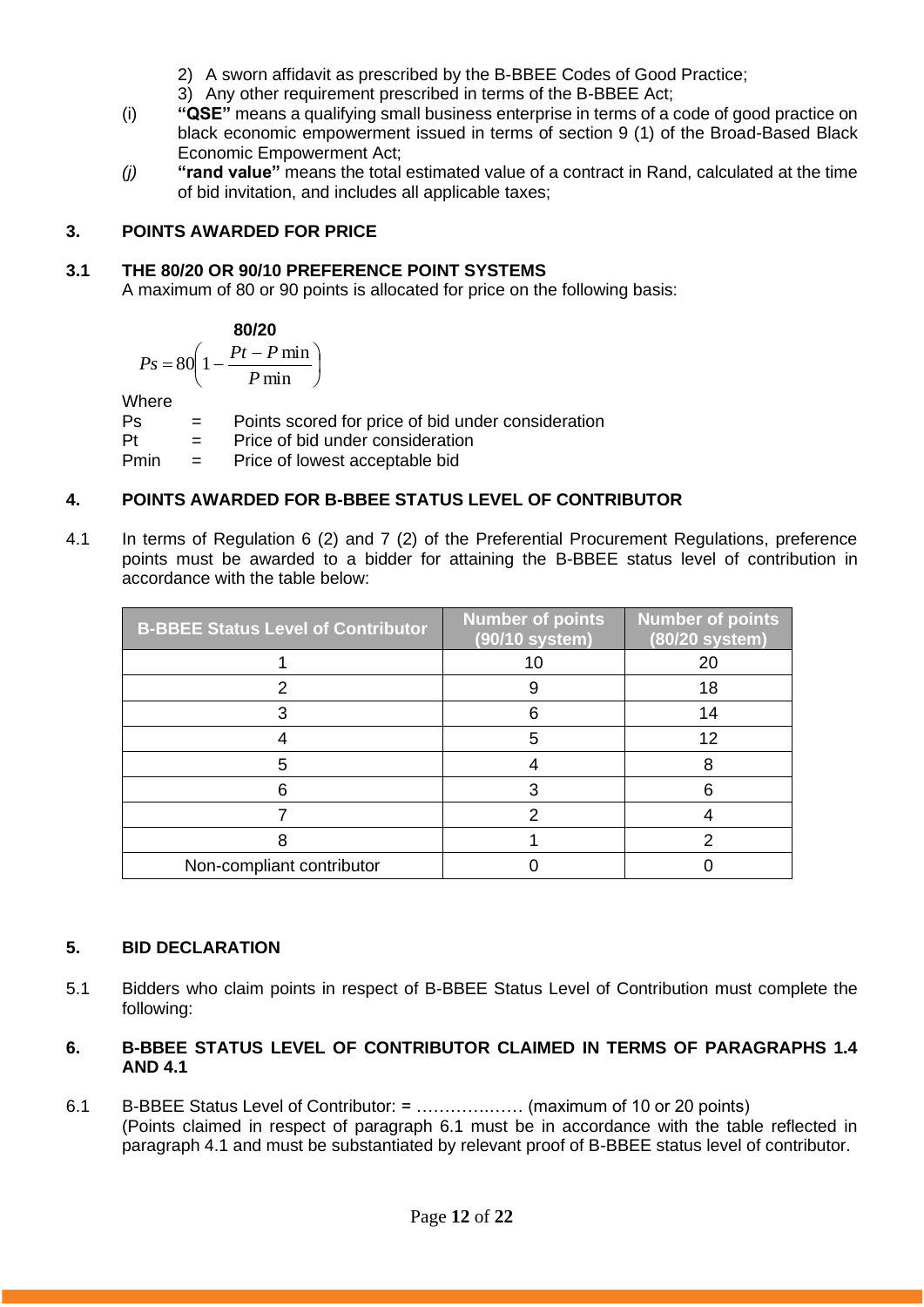# **7. SUB-CONTRACTING**<br>**7.1** Will any portion of the

Will any portion of the contract be sub-contracted?

#### **(***Tick applicable box***)**  $VFC$

|  | If yes, indicate: |  |
|--|-------------------|--|

- 7.1.1 If  $\frac{1}{i}$ i) What percentage of the contract will be subcontracted? ............….…………%
	- ii) The name of the sub-contractor …………………..………….…………………….
	- iii) The B-BBEE status level of the sub-contractor .................................…………..
	- iv) Whether the sub-contractor is an EME or QS

*(Tick applicable box***)**

YES NO

v) Specify, by ticking the appropriate box, if subcontracting with an enterprise in terms of the Preferential Procurement Regulations,2017:

| Designated Group: An EME or QSE which is at last 51%<br>owned by: | <b>EME</b> | <b>QSE</b> |
|-------------------------------------------------------------------|------------|------------|
| <b>Black people</b>                                               |            |            |
| Black people who are youth                                        |            |            |
| Black people who are women                                        |            |            |
| Black people with disabilities                                    |            |            |
| Black people living in rural or underdeveloped areas or townships |            |            |
| Cooperative owned by black people                                 |            |            |
| Black people who are military veterans                            |            |            |
| <b>OR</b>                                                         |            |            |
| Any EME                                                           |            |            |
| Any QSE                                                           |            |            |
| DECLARATION WITH RECARD TO COMPANY/EIRM                           |            |            |

# 8. **DECLARATION WITH REGARD TO COMPANY/FIRM**

- 8.1 Name of company/firm: ….……………………………………………………………….
- 8.2 VAT registration number: …..……………………………….……………………………
- 8.3 Company registration number: ……….……..…………….…………………………….
- 8.4 TYPE OF COMPANY/ FIRM

# **(***Tick applicable box***)**

- Partnership/ Joint Venture/ Consortium
- One person business/ sole propriety
- Close corporation
- Company
- (Pty) Limited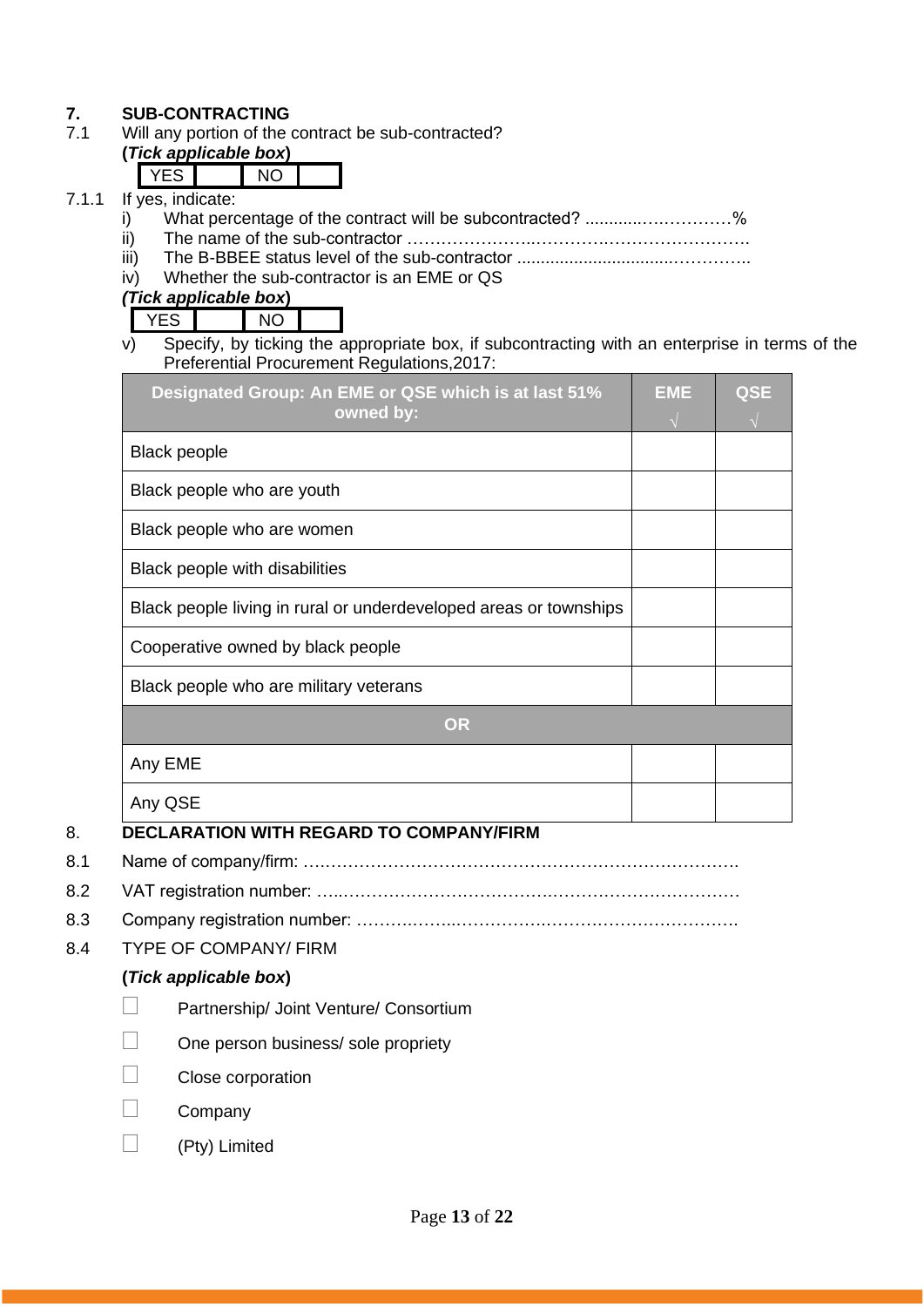8.5 DESCRIBE PRINCIPAL BUSINESS ACTIVITIES

………………………………………………………………………………………………

………………………………………………………………………………………………

………………………………………………………………………………………………

### 8.6 COMPANY CLASSIFICATION **(***Tick applicable box***)**

- Manufacturer
- $\Box$  Supplier
- $\Box$  Professional service provider
- $\Box$  Other service providers, e.g. transporter, etc.
- 8.7 Total number of years the company/firm has been in business: …..…….……..……………
- 8.8 I/ we, the undersigned, who is / are duly authorised to do so on behalf of the company/firm, certify that the points claimed, based on the B-BBE status level of contributor indicated in paragraphs 1.4 and 6.1 of the foregoing certificate, qualifies the company/ firm for the preference(s) shown and I/ we acknowledge that:
	- i) The information furnished is true and correct;
	- ii) The preference points claimed are in accordance with the General Conditions as indicated in paragraph 1 of this form;
	- iii) In the event of a contract being awarded as a result of points claimed as shown in paragraphs 1.4 and 6.1, the contractor may be required to furnish documentary proof to the satisfaction of the purchaser that the claims are correct;
	- iv) If the B-BBEE status level of contributor has been claimed or obtained on a fraudulent basis or any of the conditions of contract have not been fulfilled, the purchaser may, in addition to any other remedy it may have –
		- (a) disqualify the person from the bidding process;
		- (b) recover costs, losses or damages it has incurred or suffered as a result of that person's conduct;
		- (c) cancel the contract and claim any damages which it has suffered as a result of having to make less favourable arrangements due to such cancellation;
		- (d) recommend that the bidder or contractor, its shareholders and directors, or only the shareholders and directors who acted on a fraudulent basis, be restricted by the National Treasury from obtaining business from any organ of state for a period not exceeding 10 years, after the *audi alteram partem* (hear the other side) rule has been applied; and
		- (e) forward the matter for criminal prosecution.

| <b>WITNESSES</b> |                            |
|------------------|----------------------------|
| $\mathbf 1$      | SIGNATURE(S) OF BIDDERS(S) |
|                  | DATE:                      |
| 2.               |                            |
|                  | .                          |
|                  |                            |
|                  |                            |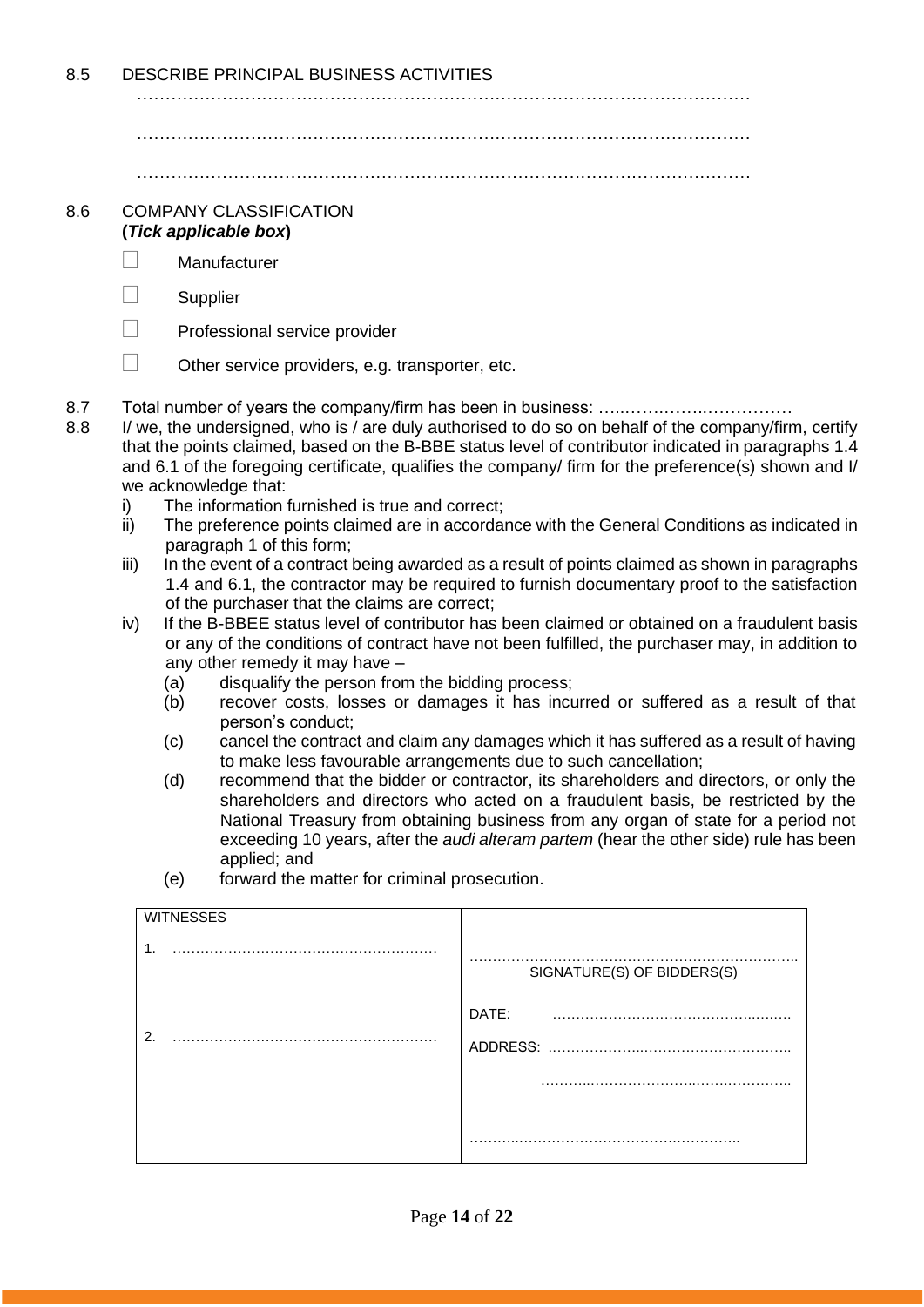### **DECLARATION CERTIFICATE FOR LOCAL PRODUCTION AND CONTENT FOR DESIGNATED SECTORS**

This Standard Bidding Document (SBD) must form part of all bids invited. It contains general information and serves as a declaration form for local content (local production and local content are used interchangeably).

Before completing this declaration, bidders must study the General Conditions, Definitions, Directives applicable in respect of Local Content as prescribed in the Preferential Procurement Regulations, 2011, the South African Bureau of Standards (SABS) approved technical specification number SATS 1286:2011 (Edition 1) and the Guidance on the Calculation of Local Content together with the Local Content Declaration Templates [Annex C (Local Content Declaration: Summary Schedule), D (Imported Content Declaration: Supporting Schedule to Annex C) and E (Local Content Declaration: Supporting Schedule to Annex C)].

# **1. General Conditions**

- 1.1. Preferential Procurement Regulations, 2011 (Regulation 9) makes provision for the promotion of local production and content.
- 1.2. Regulation 9.(1) prescribes that in the case of designated sectors, where in the award of bids local production and content is of critical importance, such bids must be advertised with the specific bidding condition that only locally produced goods, services or works or locally manufactured goods, with a stipulated minimum threshold for local production and content will be considered.
- 1.3. Where necessary, for bids referred to in paragraph 1.2 above, a two stage bidding process may be followed, where the first stage involves a minimum threshold for local production and content and the second stage price and B-BBEE.
- 1.4. A person awarded a contract in relation to a designated sector, may not sub-contract in such a manner that the local production and content of the overall value of the contract is reduced to below the stipulated minimum threshold.
- 1.5. The local content (LC) expressed as a percentage of the bid price must be calculated in accordance with the SABS approved technical specification number SATS 1286: 2011 as follows:

 $LC = [1 - x / y] * 100$ 

**Where** 

- x is the imported content in Rand
- y is the bid bid price in Rand excluding value added tax (VAT)

Prices referred to in the determination of x must be converted to Rand (ZAR) by using the exchange rate published by South African Reserve Bank (SARB) at 12:00 on the date of advertisement of the bid as indicated in paragraph 4.1 below.

### **The SABS approved technical specification number SATS 1286:2011 is accessible on http:/www.thedti.gov.za/industrial development/ip.jsp at no cost.**

- 1.6 A bid may be disqualified if  $-$ 
	- (a) this Declaration Certificate and the Annex C (Local Content Declaration: Summary Schedule) are not submitted as part of the bid documentation; and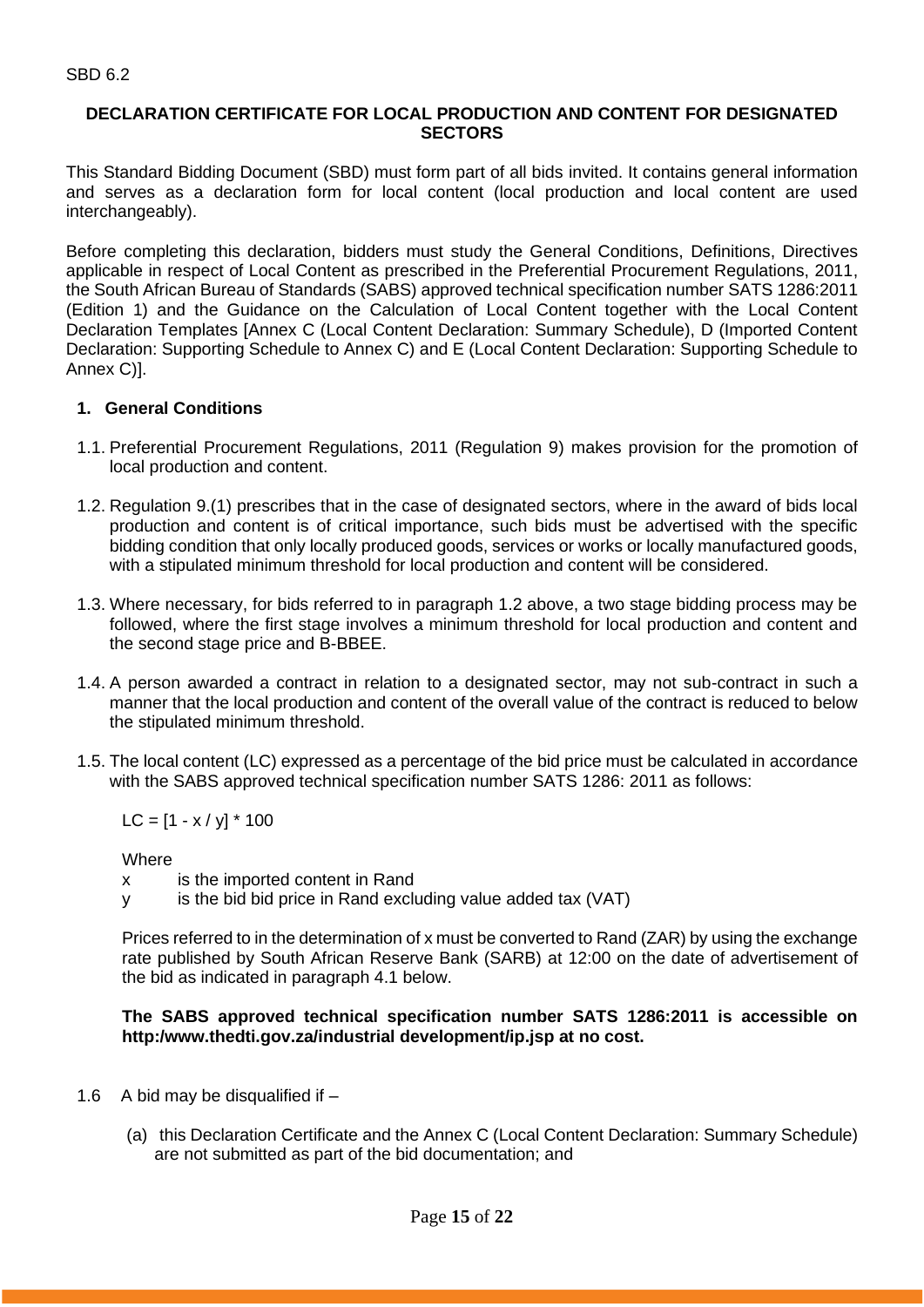(b) the bidder fails to declare that the Local Content Declaration Templates (Annex C, D and E) have been audited and certified as correct.

# **2. Definitions**

- 2.1. **"bid"** includes written price quotations, advertised competitive bids or proposals;
- 2.2. **"bid price"** price offered by the bidder, excluding value added tax (VAT);
- 2.3. **"contract"** means the agreement that results from the acceptance of a bid by an organ of state;
- 2.4. **"designated sector"** means a sector, sub-sector or industry that has been designated by the Department of Trade and Industry in line with national development and industrial policies for local production, where only locally produced services, works or goods or locally manufactured goods meet the stipulated minimum threshold for local production and content;
- 2.5. **"duly sign"** means a Declaration Certificate for Local Content that has been signed by the Chief Financial Officer or other legally responsible person nominated in writing by the Chief Executive, or senior member / person with management responsibility(close corporation, partnership or individual).
- 2.6. **"imported content"** means that portion of the bid price represented by the cost of components, parts or materials which have been or are still to be imported (whether by the supplier or its subcontractors) and which costs are inclusive of the costs abroad (this includes labour or intellectual property costs), plus freight and other direct importation costs, such as landing costs, dock duties, import duty, sales duty or other similar tax or duty at the South African port of entry;
- 2.7. **"local content"** means that portion of the bid price which is not included in the imported content, provided that local manufacture does take place;
- 2.8. **"stipulated minimum threshold"** means that portion of local production and content as determined by the Department of Trade and Industry; and
- 2.9. **"sub-contract"** means the primary contractor's assigning, leasing, making out work to, or employing another person to support such primary contractor in the execution of part of a project in terms of the contract.
- **3. The stipulated minimum threshold(s) for local production and content (refer to Annex A of SATS 1286:2011) for this bid is/are as follows:**

| Description of services, works or goods | Stipulated minimum threshold |
|-----------------------------------------|------------------------------|
|                                         | $\%$                         |
|                                         | %                            |
|                                         | %                            |

4. Does any portion of the services, works or goods offered have any imported content?

(*Tick applicable box*)

4.1 If yes, the rate(s) of exchange to be used in this bid to calculate the local content as prescribed in paragraph 1.5 of the general conditions must be the rate(s) published by SARB for the specific currency at 12:00 on the date of advertisement of the bid.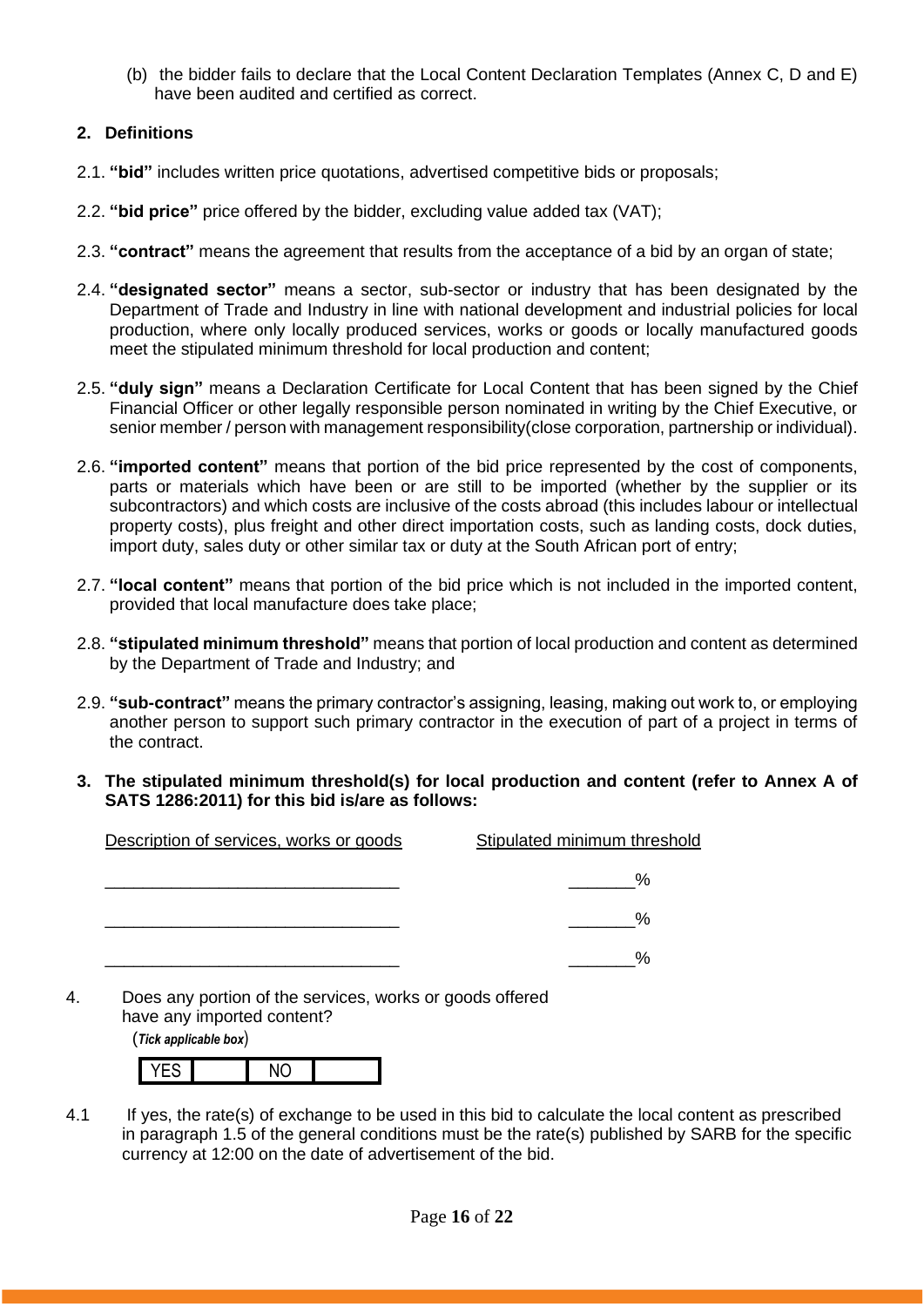The relevant rates of exchange information is accessible on [www.reservebank.co.za](http://www.reservebank.co.za/)**.**

Indicate the rate(s) of exchange against the appropriate currency in the table below (refer to Annex A of SATS 1286:2011):

| <b>Currency</b>       | <b>Rates of exchange</b> |
|-----------------------|--------------------------|
| <b>US Dollar</b>      |                          |
| <b>Pound Sterling</b> |                          |
| Euro                  |                          |
| Yen                   |                          |
| Other                 |                          |

NB: Bidders must submit proof of the SARB rate (s) of exchange used.

5. Were the Local Content Declaration Templates (Annex C, D and E) audited and certified as correct?

(*Tick applicable box*)



- 5.1. If yes, provide the following particulars:
	- (a) Full name of auditor: ………………………………………………………
	- (b) Practice number: ………………………………………………………………………..
	- (c) Telephone and cell number: ……………………………………………………………….
	- (d) Email address: ………………………………………………………………………..

(Documentary proof regarding the declaration will, when required, be submitted to the satisfaction of the Accounting Officer / Accounting Authority)

6. Where, after the award of a bid, challenges are experienced in meeting the stipulated minimum threshold for local content the dti must be informed accordingly in order for the dti to verify and in consultation with the AO/AA provide directives in this regard.

### **LOCAL CONTENT DECLARATION (REFER TO ANNEX B OF SATS 1286:2011)**

**LOCAL CONTENT DECLARATION BY CHIEF FINANCIAL OFFICER OR OTHER LEGALLY RESPONSIBLE PERSON NOMINATED IN WRITING BY THE CHIEF EXECUTIVE OR SENIOR MEMBER/PERSON WITH MANAGEMENT RESPONSIBILITY (CLOSE CORPORATION, PARTNERSHIP OR INDIVIDUAL)** 

**IN RESPECT OF BID NO.** .................................................................................

**ISSUED BY:** (Procurement Authority / Name of Institution):

......................................................................................................................... NB

1 The obligation to complete, duly sign and submit this declaration cannot be transferred to an external authorized representative, auditor or any other third party acting on behalf of the bidder.

2 Guidance on the Calculation of Local Content together with Local Content Declaration Templates (Annex C, D and E) is accessible on [http://www.thdti.gov.za/industrial](http://www.thdti.gov.za/industrial%20development/ip.jsp)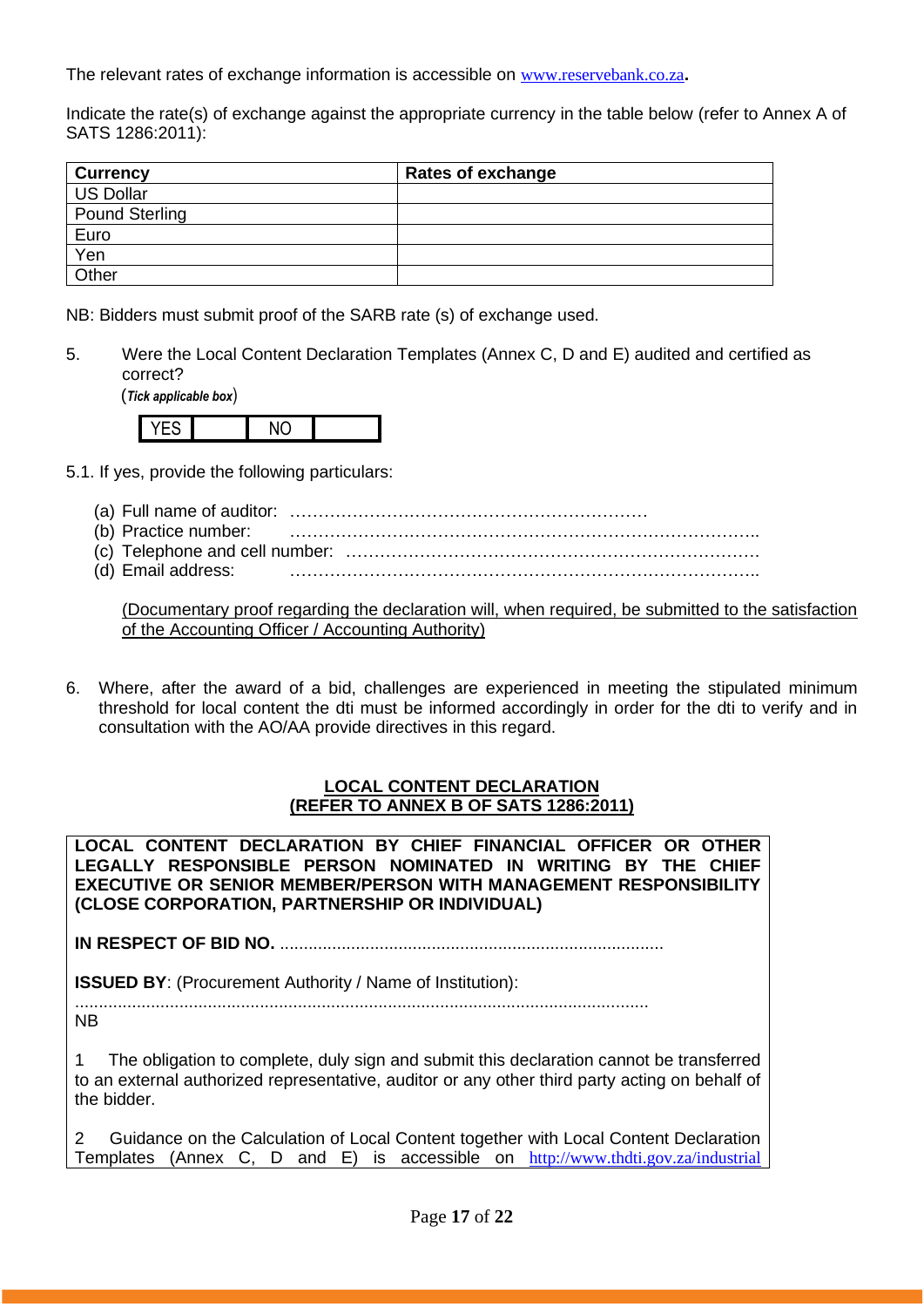[development/ip.jsp](http://www.thdti.gov.za/industrial%20development/ip.jsp). Bidders should first complete Declaration D. After completing Declaration D, bidders should complete Declaration E and then consolidate the information on Declaration C. **Declaration C should be submitted with the bid documentation at the closing date and time of the bid in order to substantiate the declaration made in paragraph (c) below.** Declarations D and E should be kept by the bidders for verification purposes for a period of at least 5 years. The successful bidder is required to continuously update Declarations C, D and E with the actual values for the duration of the contract.

| entity), the following: |  |
|-------------------------|--|

(a) The facts contained herein are within my own personal knowledge.

- (b) I have satisfied myself that:
	- (i) the goods/services/works to be delivered in terms of the above-specified bid comply with the minimum local content requirements as specified in the bid, and as measured in terms of SATS 1286:2011; and
	- (ii) the declaration templates have been audited and certified to be correct.

(c) The local content percentage (%) indicated below has been calculated using the formula given in clause 3 of SATS 1286:2011, the rates of exchange indicated in paragraph 4.1 above and the information contained in Declaration D and E which has been consolidated in Declaration C:

| Bid price, excluding VAT (y)                                       | R |
|--------------------------------------------------------------------|---|
| Imported content (x), as calculated in terms of SATS 1286:2011     | R |
| Stipulated minimum threshold for local content (paragraph 3 above) |   |
| Local content %, as calculated in terms of SATS 1286:2011          |   |

**If the bid is for more than one product, the local content percentages for each product contained in Declaration C shall be used instead of the table above.** 

**The local content percentages for each product has been calculated using the formula given in clause 3 of SATS 1286:2011, the rates of exchange indicated in paragraph 4.1 above and the information contained in Declaration D and E.**

(d) I accept that the Procurement Authority / Institution has the right to request that the local content be verified in terms of the requirements of SATS 1286:2011.

(e) I understand that the awarding of the bid is dependent on the accuracy of the information furnished in this application. I also understand that the submission of incorrect data, or data that are not verifiable as described in SATS 1286:2011, may result in the Procurement Authority / Institution imposing any or all of the remedies as provided for in Regulation 13 of the Preferential Procurement Regulations, 2011 promulgated under the Preferential Policy Framework Act (PPPFA), 2000 (Act No. 5 of 2000).

| <b>SIGNATURE:</b>    | <b>DATE:</b> |
|----------------------|--------------|
| <b>WITNESS No. 1</b> | <b>DATE:</b> |
| <b>WITNESS No. 2</b> | <b>DATE:</b> |